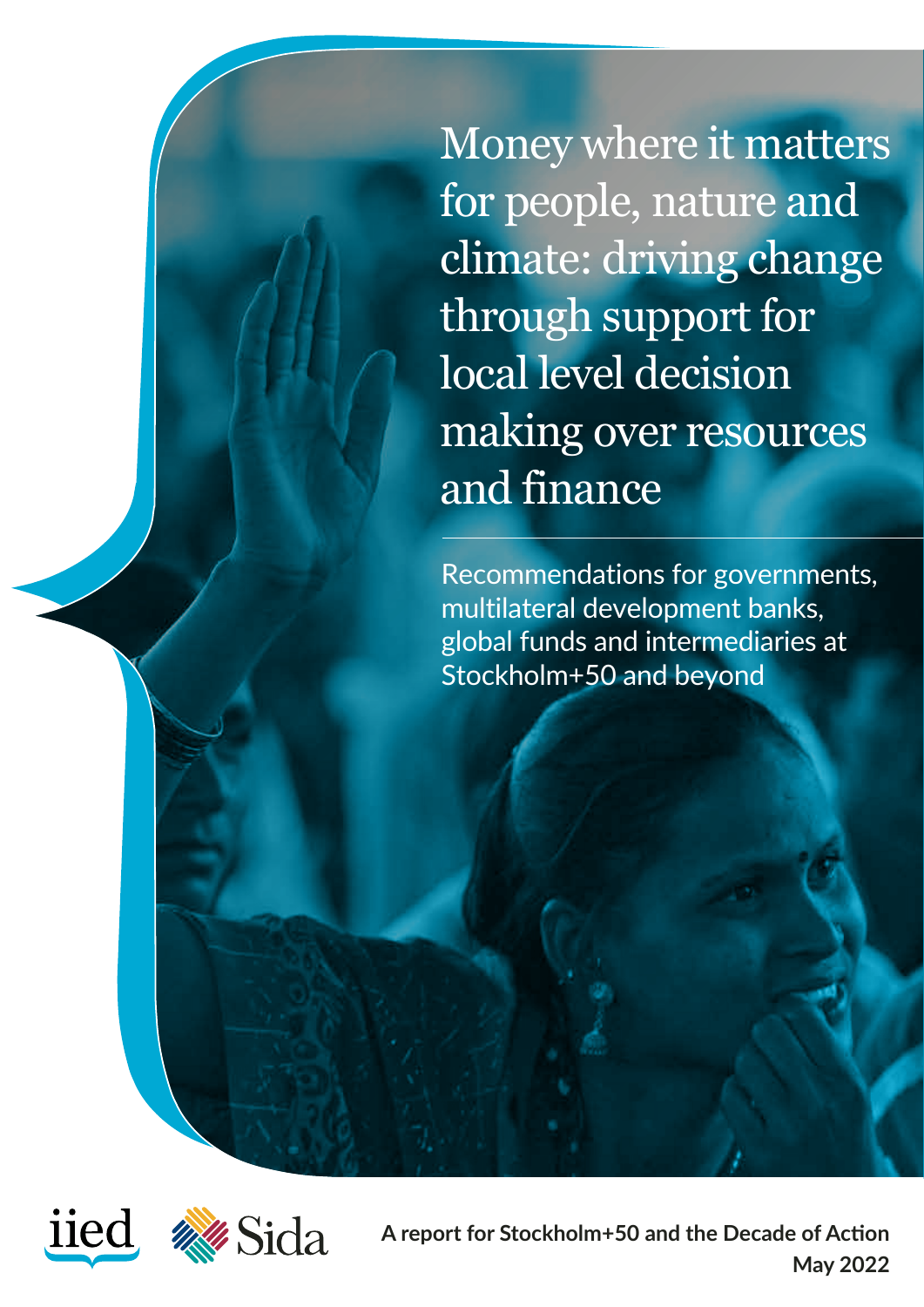# Money where it matters for people, nature and climate: driving change through support for local level decision making over resources and finance

Recommendations for governments, multilateral development banks, global funds and intermediaries at Stockholm+50 and in the Decade of Action

#### **May 2022**

#### **Authors**

Ebony Holland is nature-climate policy lead at IIED. Sejal Patel is a researcher in IIED's Shaping Sustainable Markets and Climate Change Groups. Dilys Roe is a principal researcher in IIED's Natural Resources Group. Clare Shakya is the director of IIED's Climate Change Group.

Corresponding author: Ebony Holland [\(ebony.holland@iied.org\)](mailto:ebony.holland@iied.org)

Report commissioned by: Swedish International Development Cooperation Agency

How to cite: Holland, E, Patel, S, Roe, D and Shakya, C (2022) Money where it matters for people, nature and climate: driving change through support for local level decision making over resources and finance. International Institute for Environment and Development, London.

Cover photo: a woman raises her hand to speak at a community meeting in Aurangabad, India. Credit: Simone D. McCourtie/World Bank, via [Flickr,](https://www.flickr.com/photos/worldbank/3492673802/in/album-72157633529161411/) [CC BY-NC-ND 2.0](https://creativecommons.org/licenses/by-nc-nd/2.0/)

### **About this report**

This report was commissioned by the Swedish International Development Cooperation Agency (Sida) and prepared by the International Institute for Environment and Development (IIED). It provides practical recommendations for governments, multilateral development banks, global funds and intermediaries at Stockholm+50, to drive change for people, nature and climate through locallyled action in the Decade of Action. It explains the rationale for supporting locally-led action, and highlights trends and examples where the transition is under way. The report builds on many years of research by IIED, its partners and others on the importance of shifting decision-making power, financial flows and resources to the local level to support local priorities, needs, interests, rights, solutions and implementation. While this report is written in the context of Stockholm+50, it remains relevant to other development, climate and nature meetings over the coming years, including international meetings of the UN Framework Convention on Climate Change (UNFCCC) and the Convention on Biological Diversity (CBD). In parallel to Stockholm+50, IIED is also celebrating its 50th anniversary as a core member of the growing movement for social and environmental justice since the original 1972 Stockholm Conference. Learn more about how [IIED is engaging with](https://www.iied.org/making-finance-flow-for-locally-led-action-decade-action)  [Stockolm+50](https://www.iied.org/making-finance-flow-for-locally-led-action-decade-action) during our [50th anniversary year.](https://www.iied.org/iied-50-protecting-people-planet-for-half-century?utm_source=nav&utm_medium=web)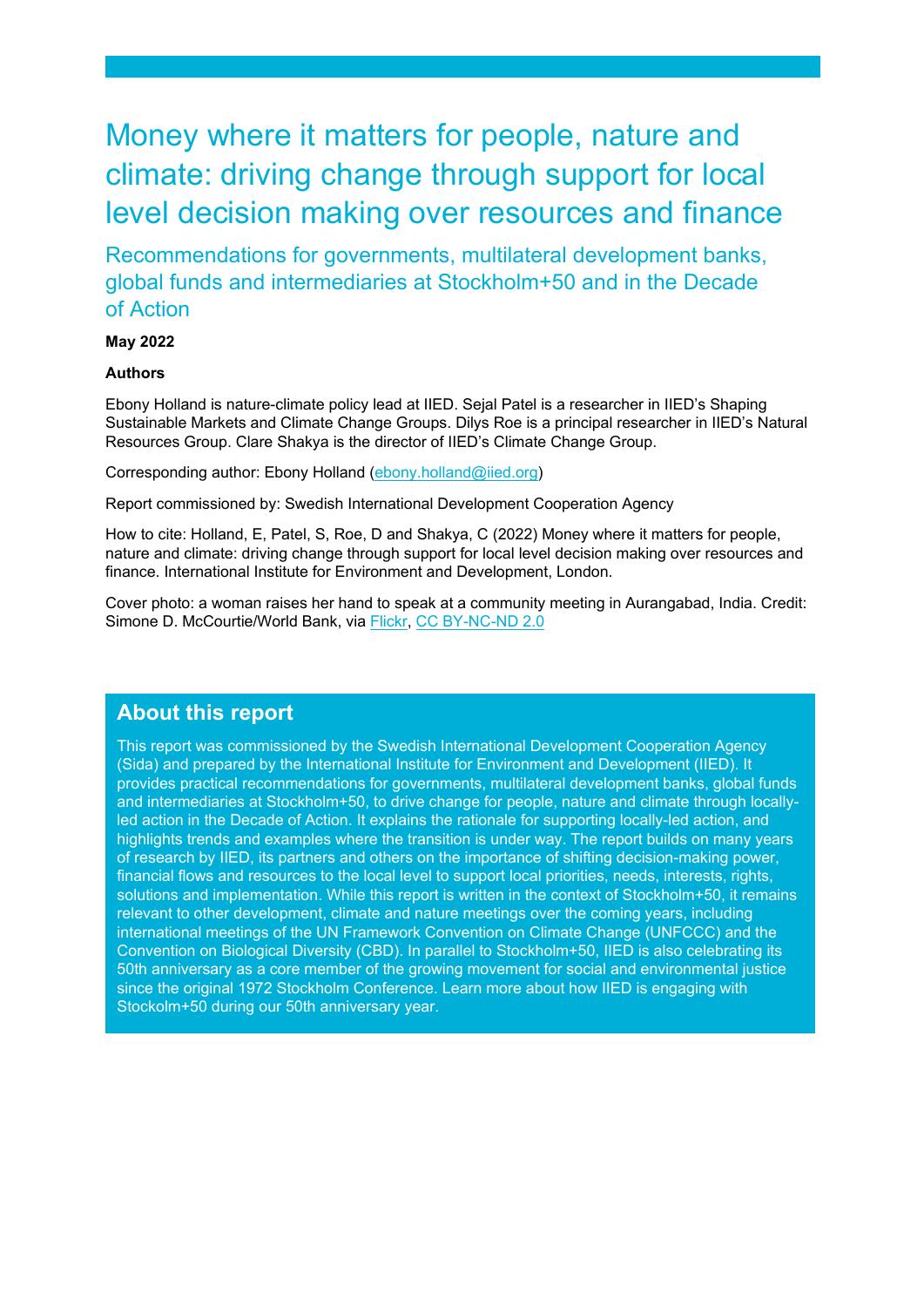# **Contents**

| <b>Executive summary</b>                                                                                                                                                                              | 3                 |
|-------------------------------------------------------------------------------------------------------------------------------------------------------------------------------------------------------|-------------------|
| <b>Introduction</b>                                                                                                                                                                                   | 4                 |
| Section 1. What is locally-led action for people, nature and climate and why is it<br>important?                                                                                                      | 6                 |
| What is 'locally-led action for people, nature and climate'?                                                                                                                                          | 6                 |
| Why is locally-led action important?                                                                                                                                                                  | 8                 |
| Recent developments and announcements supporting locally-led action                                                                                                                                   | 8                 |
| Barriers and challenges to enabling locally-led action                                                                                                                                                | 9                 |
| Section 2. Recommendations for governments, multilateral development banks,<br>global funds and intermediaries to strengthen locally-led action for people,<br>nature and climate                     | 11                |
| Recommendation 1: increase the quantity, improve the quality and strengthen the<br>transparency of finance flows for locally-led action for people, nature and climate                                | 11                |
| Recommendation 2: simplify access to finance                                                                                                                                                          | $12 \overline{ }$ |
| Recommendation 3: prioritise equitable governance of finance                                                                                                                                          | 13                |
| Recommendation 4: strengthen investments in national and local institutions, including<br>building national delivery mechanisms to get finance to the local level                                     | 14                |
| Recommendation 5: tackle the underlying drivers of vulnerability and recognise the<br>value of coherent responses to the triple crises of climate, nature and poverty in<br>finance and all decisions | 15                |
| Section 3. Emerging trends in getting finance to the local level                                                                                                                                      | 16                |
| Emerging trend 1: investing in local and national organisations to support locally-led<br>action for people, nature and climate                                                                       | 16                |
| Emerging trend 2: building trust through downward accountability, multi-stakeholder<br>arrangements and equitable governance in the delivery of finance                                               | 17                |
| Emerging trend 3: supporting patient, predictable and long-term funding                                                                                                                               | 18                |
| <b>Conclusion</b>                                                                                                                                                                                     | 20                |
| Annex 1. Recent developments and announcements signalling stronger interest<br>in locally-led action for people, nature and climate                                                                   | 21                |
| <b>Notes</b>                                                                                                                                                                                          | 23                |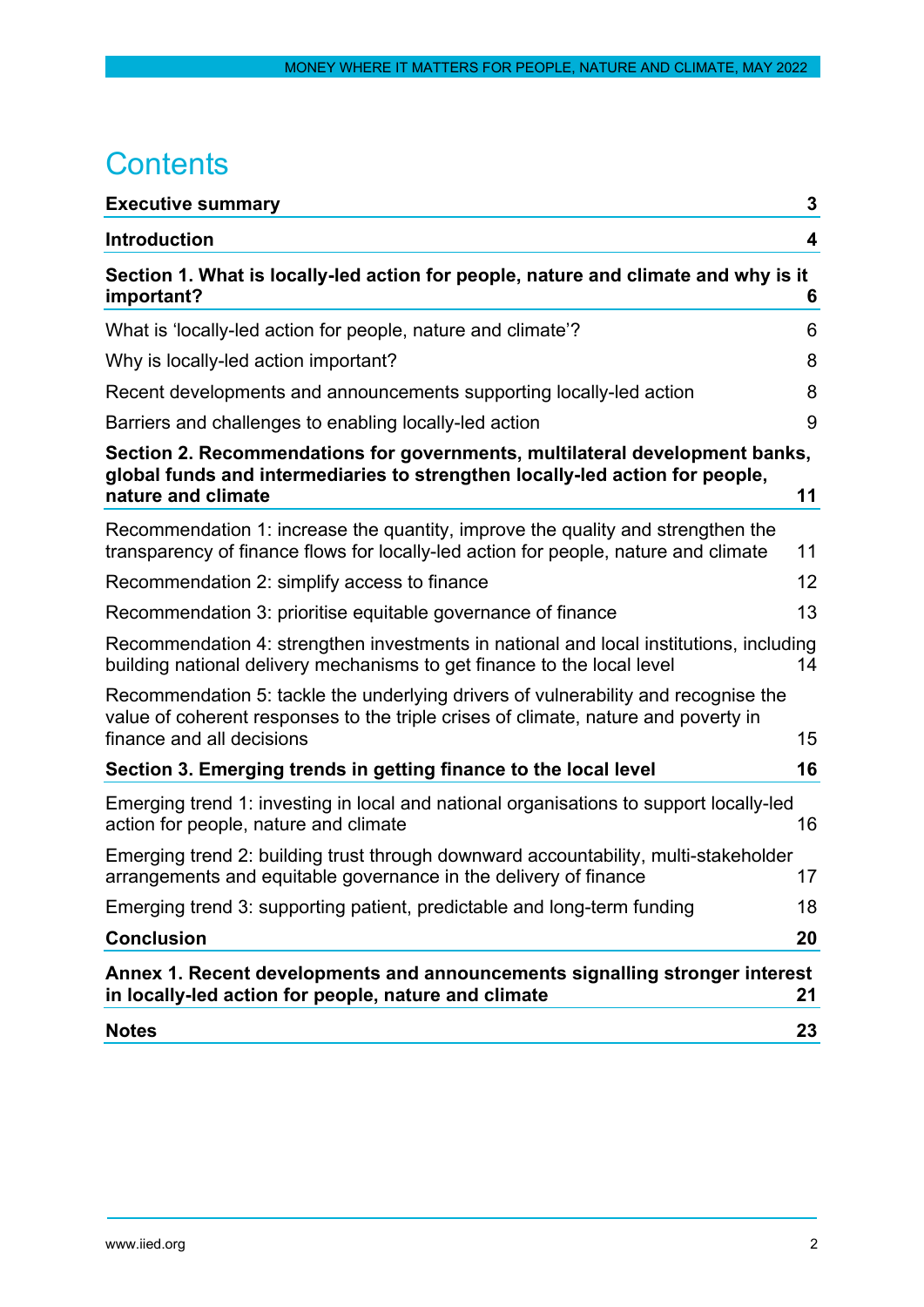# <span id="page-3-0"></span>Executive summary

Stockholm+50 comes at a pivotal time – this year, countries and leaders across the world are reflecting on the 50-year sustainable development journey and how to tackle the triple crises of climate change, loss of nature (and its pollution) and poverty.

As they turn their minds to what more is needed in the Decade of Action, governments, multilateral development banks, global funds, intermediaries<sup>1</sup> and other leaders at Stockholm+50 can use this opportunity to continue to shift more investment behind locally-led action for people, nature and climate – where decision-making power, financial flows and resources are transferred to the local level to get behind the priorities of Indigenous Peoples, local communities and other local actors. Despite increasing pledges for local level finance in recent years, national and global actors still control much of the finance and decision making. This fails to support local actors to be active agents of change and to create space and recognition for their extensive local, intergenerational, indigenous, traditional and cultural knowledge needed to innovate and deliver sustainable development.

Stockholm+50 presents a milestone moment to reflect on and recalibrate the sustainable development journey. This report argues for discussions at Stockholm+50 and in the Decade of Action to strengthen political leadership for locally-led action. Strengthening support for locally-led action requires a whole-of-society and human-rights based approach – this report specifically focuses on actions that governments, multilateral development banks, global funds and intermediaries can take.

## **Recommendations for Stockhom+50 and the Decade of Action to strengthen support for locally-led action for people, nature and climate**

The Stockholm+50 meeting and meeting report should:

- Recognise the critical role of locally-led action in achieving sustainable development outcomes for people, nature and climate
- Recognise that Indigenous Peoples and Local Communities (IPLCs) must be part of local, national and global decision-making processes
- Acknowledge the need to get agency over finance and decision making to the local level behind local priorities, and
- Recommend leaders endorse and implement the Principles for Locally Led Adaptation.

Tangible actions for governments, multilateral development banks, global funds and intermediaries to agree to during discussions should include ways to:

- 1. Increase the quantity, improve the quality and strengthen the transparency of finance flows for locallyled action for people, nature and climate (see recommendation 1)
- 2. Simplify access to finance (see recommendation 2)
- 3. Prioritise equitable governance of finance (see recommendation 3)
- 4. Strengthen investments in national and local institutions, including building national delivery mechanisms to get finance to the local level (see recommendation 4)
- 5. Tackle the underlying drivers of vulnerability and recognise the value of coherent responses to the triple crises of climate, nature and poverty in finance and all decisions (see recommendation 5).

Building strong recognition of locally-led action for people, nature and climate through Stockholm+50 discussions and landing a firm commitment to take this forward in the meeting report will help to drive action on these points in the Decade of Action. It should move the world towards a future where locallyled action for people, nature and climate sits alongside a series of reforms to deliver a healthy and thriving planet for the prosperity of all.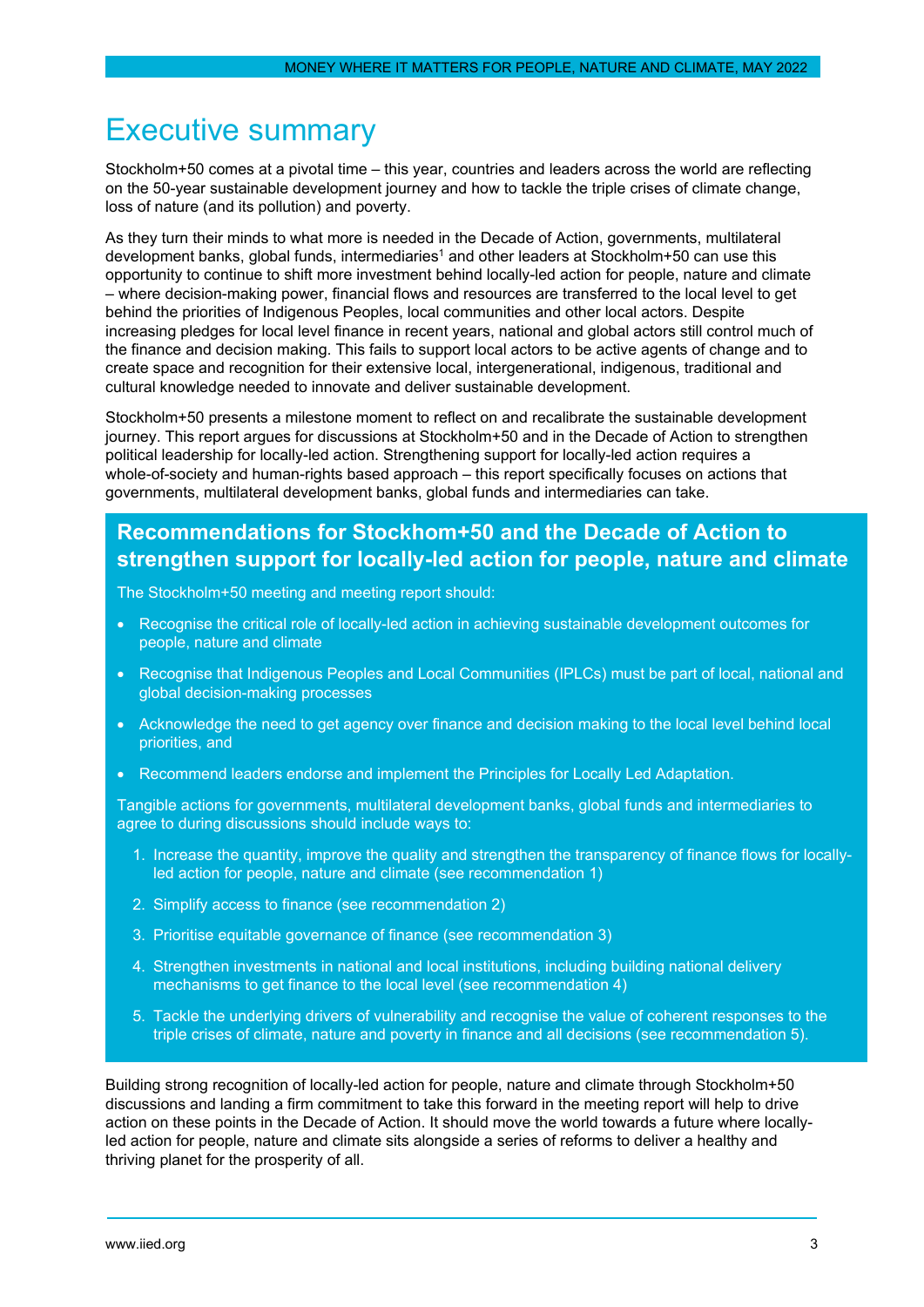# <span id="page-4-0"></span>**Introduction**

In 1972, issues of environmental degradation, poverty and the role of local actors in the solutions were central to discussions at the UN Conference on the Human Environment held in Stockholm. <sup>2</sup> The world continues to face these crises in 2022 and more than ever need global collaboration, high ambition and a commitment to taking action that leaves no one behind.

Delivering sustainable development outcomes requires embracing action at the local level that draws on local, intergenerational, indigenous, traditional and cultural knowledge for more sustainable and equitable outcomes. As this report shows, locally-led action for people, nature and climate must be scaled-up during the Decade of Action. Mobilising stronger finance and resources for locally-led action – where finance and decision-making power is shifted to the local level to get behind local priorities, needs, interests, rights, solutions and implementation – should be a key legacy of Stockholm+50.

Much of the control of finance and decision making is still held at the national and international level, often failing to support local actors to be active agents of change. There is no continuous analysis showing how much finance supports locally-led action for people, nature and climate. The poor transparency of international finance makes this type of analysis very challenging. However, a review in 2021 found that only 46% of finance committed from international sources for climate adaptation was intended to give agency to local actors. $3$  The review also found that of this amount, there was little evidence of local actors fully leading adaptation interventions. Analysis from 2017 of all climate flows showed only 10% aimed to reach local actors, but at this time 80% of finance was for mitigation.<sup>4</sup> This suggests any improvement in trend is marginal at best.

Digging deeper into the 2021 adaptation finance analysis shows that social groups facing structural exclusion — including women, youth, disabled people and Indigenous Peoples — are even more sidelined from playing leading roles in influencing adaptation funding. $3$  Figure 1 shows that of the US\$5.9billion verified adaptation finance for least developed countries, only 20% intends to give women some level of engagement in decisions. Young people (12%), people living with a disability (2%) and Indigenous Peoples (1%) have an even lower level of intended engagement. This shows that even where finance is committed to reach the local level, there can be disparity between the local actors who are engaged. Ongoing analysis is needed to both identify trends in how much finance is getting to the local level matched with deeper analysis that incorporates intersectionality in adaptation funding and decision making at the local level.



Figure 1. Local actors who are intended to have some level of agency over decisions of the LDCs' climate finance that IIED could verify had a primary adaptation objective and intended to devolve decision making (2014–2018)<sup>3</sup>

The need to support local priorities through devolved finance and decision making is increasingly recognised in global forums as being central to effective and efficient implementation of development, nature, and climate policies and programmes (see Annex 1). <sup>5</sup> Yet much of the international finance system continues to operate in a 'business-as-usual' mode, with local actors not in control of, or equitably engaged in, the design and implementation of activities that affect them.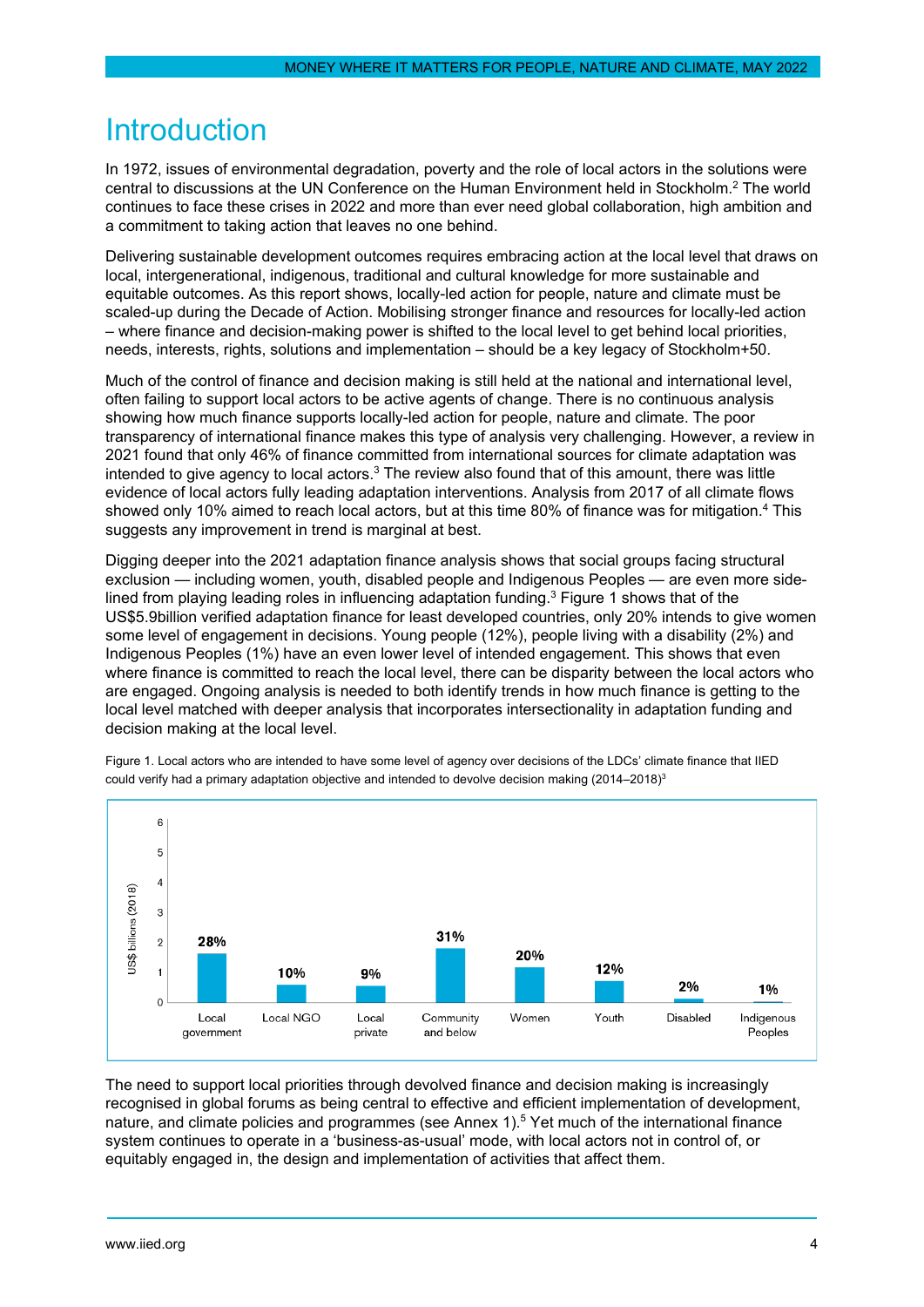<span id="page-5-0"></span>This report establishes the rationale, examines three emerging trends and proposes five recommendations for governments, multilateral development banks, global funds and intermediaries at Stockholm+50. The recommendations aim to strengthen support and investment behind locally-led action for people, nature and climate, to deliver a healthy planet for the prosperity of all.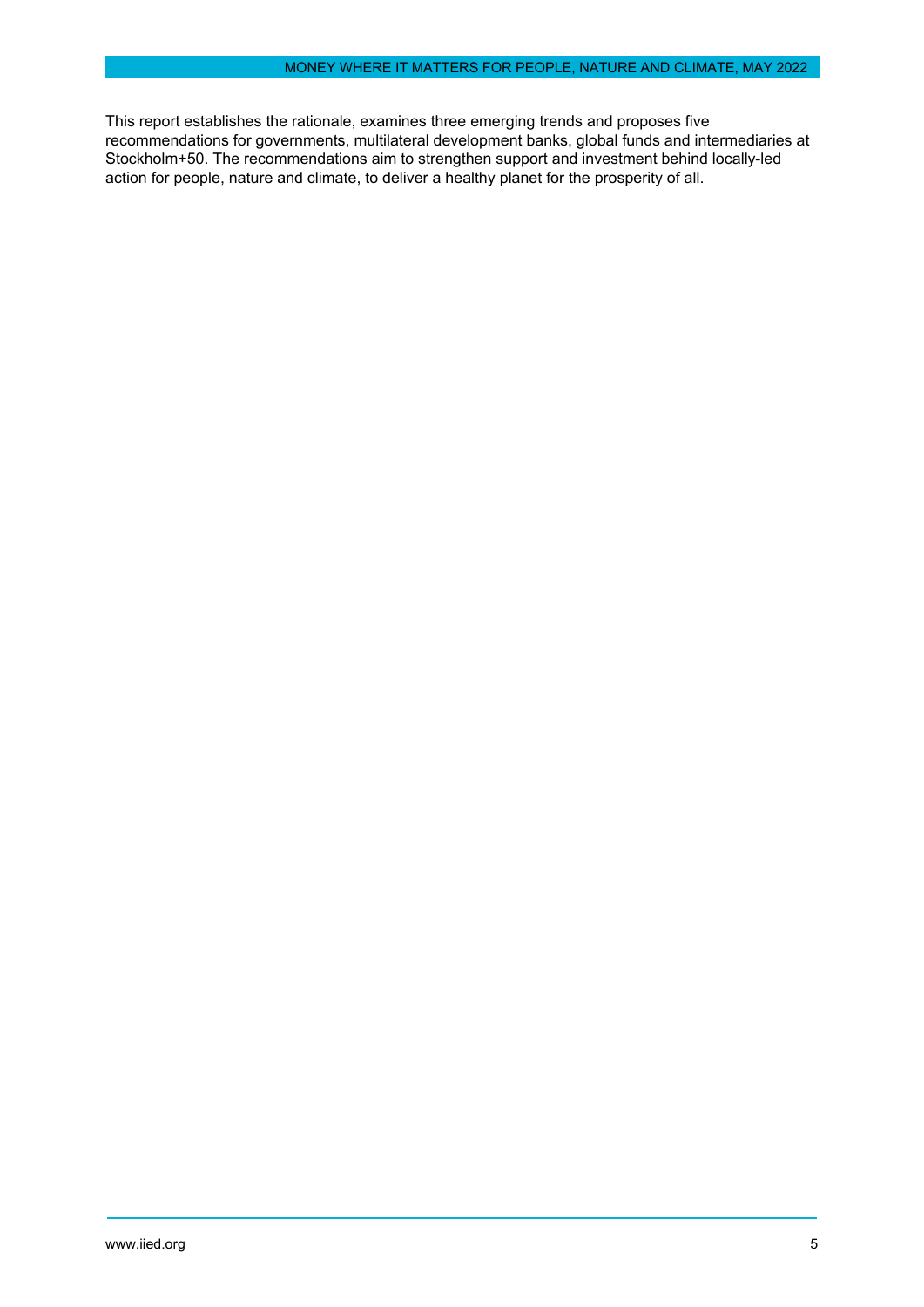# Section 1. What is locally-led action for people, nature and climate and why is it important?

### <span id="page-6-0"></span>What is 'locally-led action for people, nature and climate'?

Effective solutions to the climate, nature and poverty crises require a whole-of-society response and a human rights-based approach.<sup>6</sup> Local actors feeling the force of the impacts of these crises must be able to influence decisions relevant to them at any level, and control resources devolved to the local level.

**Locally-led action** for people, nature and climate means local actors have individual and collective agency over defining, prioritising, designing, monitoring and evaluating environment, climate and development actions. These include climate change adaptation, nature conservation, ecosystem restoration, food production, local economic development and other locally-defined priorities. Local actors should also be supported to work with higher levels of administration to implement and deliver their solutions. This helps to ensure that interventions respect cultural practices and traditional knowledge, are context specific, and become a central part of everyday lives and local institutions.<sup>7</sup> Locally-led action must also be supported through equitable governance that recognises and respects the human and resource rights of local actors, embraces equitable procedures, and ensures the equitable distribution of costs and benefits.<sup>8</sup>

**Local actors** include Indigenous Peoples, local communities and people in locations experiencing the impacts of the climate, nature and poverty crises, as well as the local institutions and organisations (including civil society organisations, federations, and micro, small and medium enterprises) representing and supporting them.

A central part of locally-led action for people, nature and climate is the **integrated subsidiarity concept**, which seeks co-governance arrangements over action wherever possible, with far greater agency given to local actors than at present. Integrated subsidiarity seeks to capture the concepts of polycentric governance, by working with people at all levels of governance – from national to local (vertical integration) – and across sectors and stakeholders (horizontal integration). It enables decision makers to consider multiple perspectives, working collaboratively to resolve trade-offs and combine valuable local, intergenerational, indigenous, traditional and cultural knowledge with scientific and technical knowledge.<sup>3,7</sup>

Box 1 outlines four key questions needed to understand the level of locally-led action in operation – which can range from no to full localisation. Due to the historical injustices faced by local and excluded communities and the critical knowledge they bring to delivering successful adaptation, we advocate for the strongest possible shift towards localisation in all decisions.

### **Box 1. Key questions in considering the level of localisation of actions**

- 1. Which actors does the programme intend to engage?
- 2. What level of agency will these actors have?
- 3. What resources will these actors have authority over?
- 4. At what stage of the investment cycle will these actors have influence or authority?

Locally led experiences are critical for informing a range of processes driven by governments, multilateral development banks, global funds and intermediaries. This ranges from setting access criteria for funding, to informing the structure and delivery of an initiative, and designing and implementing national policies and plans such as National Adaptation Plans, Nationally Determined Contributions and National Biodiversity Strategic Action Plans. As greater awareness of the importance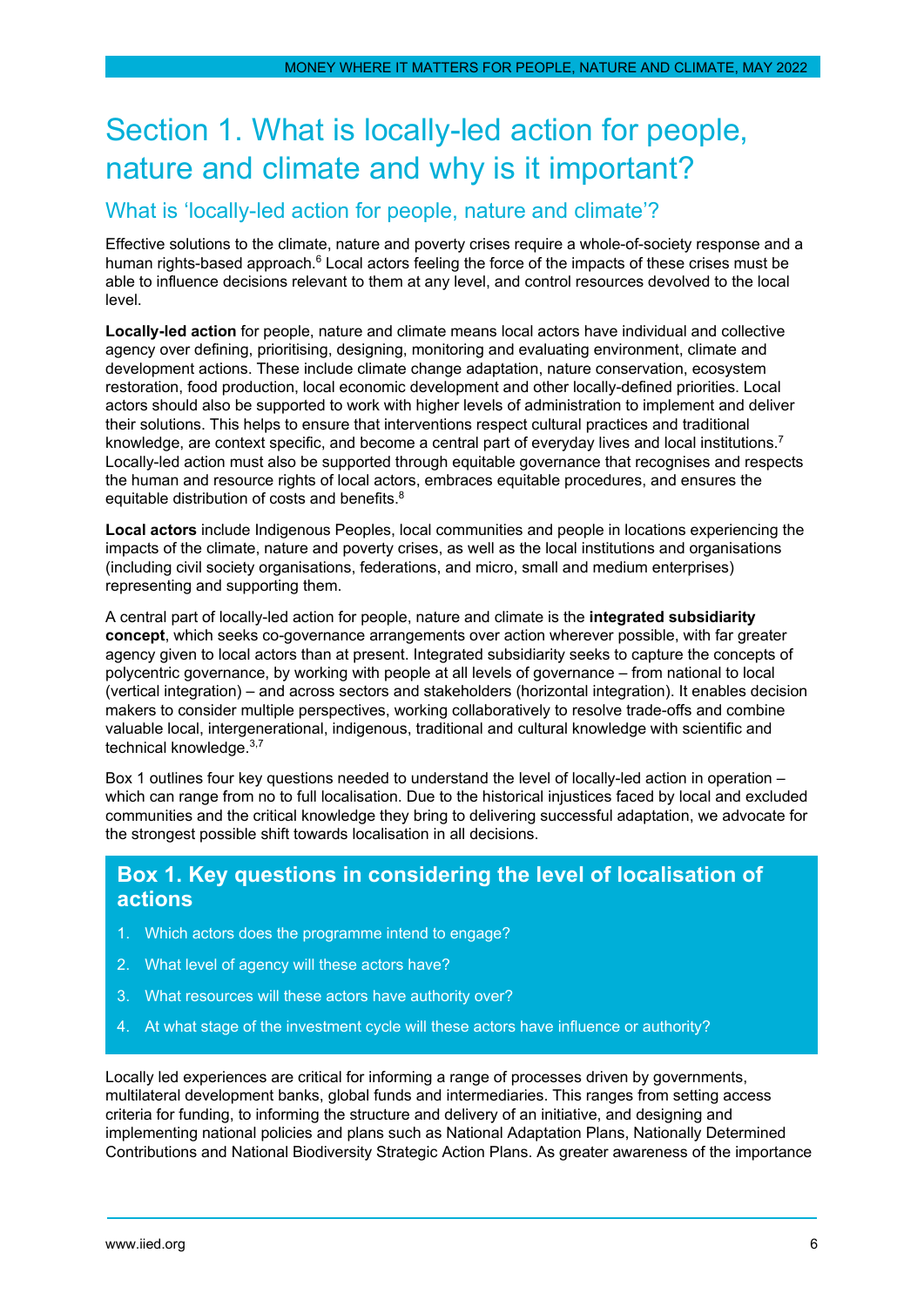of locally-led action for people, nature and climate grows, these processes will need to reflect, support and be informed by local priorities, needs, interests, rights, solutions and implementation.

Efforts to support locally-led action for people, nature and climate have a long history. <sup>9</sup> See Box 2 for more details on the emergence of locally controlled forest management as an example. However, this type of approach has only more recently gained mainstream traction at the international level. <sup>10</sup> Even where support for locally-led action for people, nature and climate is provided, it still represents a small percentage of the overall funding available. For example, the 8<sup>th</sup> replenishment for the Global Environment Facility is for a record US\$5.25bn from 2022 to 2026.11 The GEF Small Grants Programme, which channels finance to the local level (see page 14), has received US\$724.91 million of GEF funds (and funds from other donors) since its launch in 1992.<sup>12</sup> There is a need to channel more of the overall finance towards support for locally-led action for people, nature and climate.

# **Box 2. 40+ years of locally controlled forestry**

Over the past 40 years, locally controlled forestry has been increasingly recognised for delivering strong outcomes for local livelihoods, forest protection and sustainable and equitable development. In this time, the reach of community-based forest management has steadily extended across all regions and gained traction in many countries with different political, historical, cultural and economic contexts.

Developments in the past decade build on earlier successes, aiming to galvanise stronger action and support for locally controlled forestry, including:

- The establishment of the Forest and Farm Facility (FFF) in 2012 to provide direct financial support and technical assistance to strengthen forest and farm producer organisations representing smallholders, rural women's groups, local communities and Indigenous Peoples' institutions. From 2012-2017 (Phase 1) the FFF has distributed US\$20 million to 900+ local organisations and is expected to distribute more than US\$53 million from 2018-2025 (Phase II). There is nearly US\$1.2 billion from multiple sources of funding following or shifting towards a similar model as the FFF.
- The creation of the Tenure Facility in 2014 by the Rights and Resources Initiative and supported by several donors, including the Swedish International Development Cooperation Agency (Sida), Norad and the Ford Foundation. This works alongside Indigenous Peoples and local communities to advance their community land rights while sharing the knowledge, innovations and tools that emerge.

Despite being an early adopter of locally-led action, investments in locally controlled forestry are considerably lower than other investments in the climate, nature and poverty crises. There needs to be more public and private sector financing to scale up locally controlled forestry.

# <span id="page-7-0"></span>Why is locally-led action important?

'Top-down' approaches to environmental and developmental challenges are often unsustainable and unjust.<sup>13–16</sup> The benefits of supporting locally-led action for people, nature and climate is clear and well documented.

Communities' needs and risks vary, and experiences differ depending on gender, age, ethnicity, religion, disability, wealth and socio-economic status.17 Locally-led action ensures **interventions are context-specific and coherent** and draw on local, intergenerational, traditional, indigenous and cultural knowledge for more sustainable and equitable outcomes.<sup>18-21</sup>

Effective support from local and national organisations creates more **accountable and democratic** outcomes, including a strengthened 'state-citizen contract', more equitable local outcomes and reduced local conflict.18,22–27

Decentralised governance of nature conservation and climate change adaptation can accelerate social learning in ways centralised governance cannot, leading to more **agile and diverse** outcomes. Traditional top-down solutions often concentrate knowledge in a handful of actors, incentivising one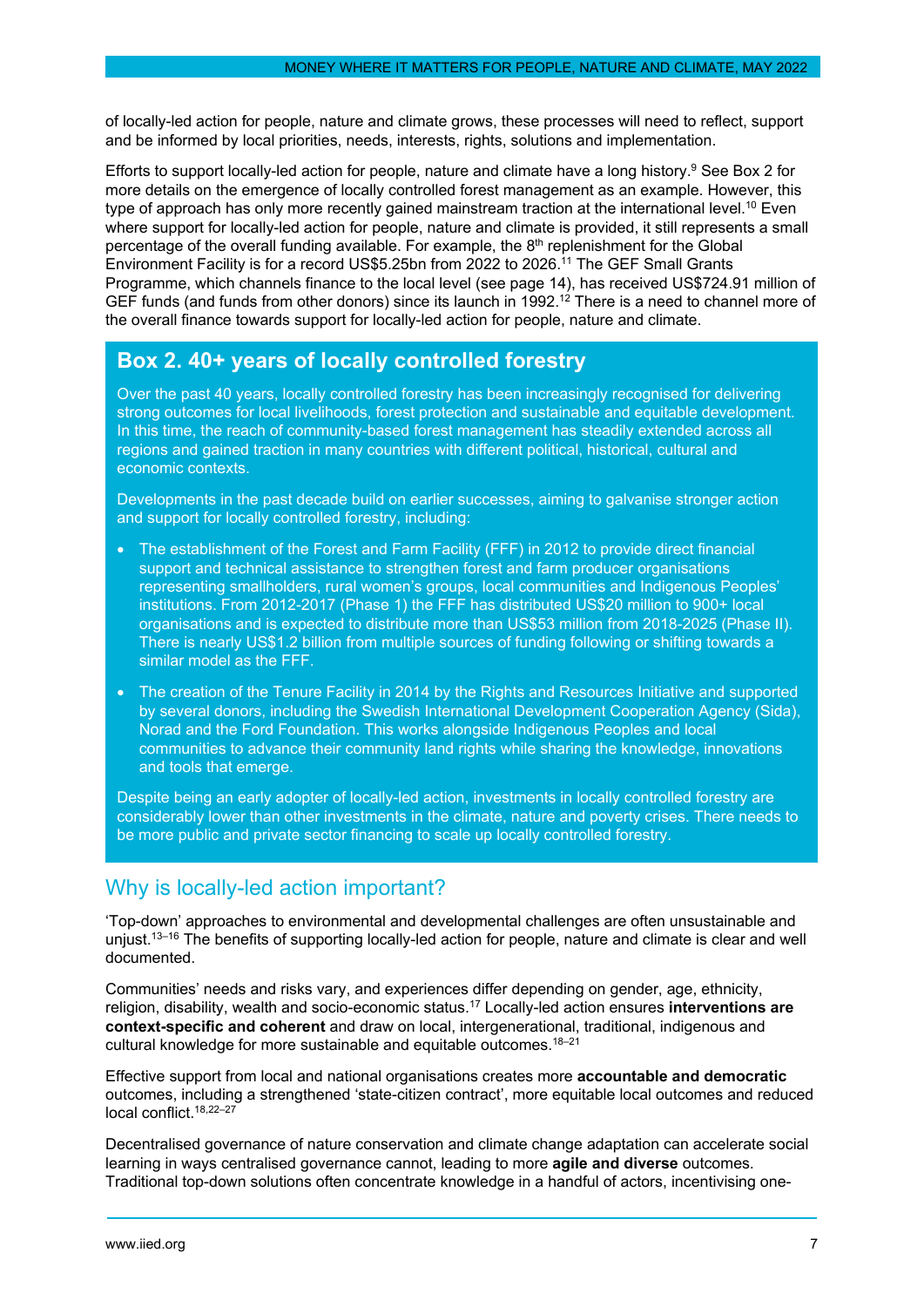size-fits-all solutions or a solution that suits a particular group to the exclusion of others. This overlooks local diversity and lived experience which is crucial for adapting to highly uncertain climate and nature risks.18,22,23,28 Governance mechanisms that support locally-led action must recognise and respect the human and resource rights of local actors, embrace equitable procedures, and ensure the equitable distribution of costs and benefits.<sup>8</sup>

Local actors and communities can often access cheaper materials and labour, and deliver faster services than top-down interventions, meaning locally-led action can often be more **cost-effective**. Local communities also have more incentive to spend the finance well and make use of multiple cobenefits in ways that top-down approaches may not.29

### <span id="page-8-0"></span>Recent developments and announcements supporting locally-led action

Major developments in recent years show the growing momentum for enabling locally-led action for people, nature and climate, including from governments, global institutions, and local and international NGOs. These seek to strengthen the rights of local people, deliver finance to the local level and put local actors at the heart of decision making. Some of these developments are listed in Annex 1. Box 3 provides an example of one of these major developments; the Principles for Locally Led Adaptation.

While these developments show increasing recognition of the importance of ensuring funds are meaningfully supporting local level actions, the evidence shows that the finance is still not always putting this into practice. This growing political consensus needs to translate into action and deliver finance and resources to support locally-led action for people, nature and climate.

# **Box 3. Principles for Locally Led Adaptation**

The eight Principles for Locally Led Adaptation were launched in 2021 and are endorsed by more than 70 governments (including Sweden, the United States, the United Kingdom, Ireland, the Netherland, Denmark, Costa Rica and Nepal), leading global institutions and local and international NGOs. They are creating a movement and building a Community of Practice to ensure that local communities are supported to lead sustainable and effective adaptation action at the local level. Although the Principles were developed through the climate adaptation community, the rationale for them is just as relevant to nature and biodiversity – and exploration of this expanded scope of the Principles is under way. The Principles are summarised below.

Principle 1: Devolution of decision making to the lowest appropriate level

Principle 2: Addressing structural inequalities faced by women, youth, children, people living with disabilities, people who are displaced, Indigenous Peoples and marginalised ethnic groups

Principle 3: Providing patient, predictable and accessible funding

Principle 4: Investing in local institutions to leave institutional legacies

Principle 5: Building a robust understanding of climate risk and uncertainty

Principle 6: Flexible programming and learning

Principle 7: Ensuring transparency and accountability of decision making and governance

Principle 8: Collaborative action and investment

See here for details on the Principles, including the list of governments, global institutions and local and international NGOs that have endorsed them.

### <span id="page-8-1"></span>Barriers and challenges to enabling locally-led action

Despite growing momentum, governments, multilateral development banks, global funds and intermediaries cite a range of concerns with supporting locally-led action for people, nature and climate, particularly small-scale and community-based initiatives. 30,31 Whether real or perceived, common concerns raised include: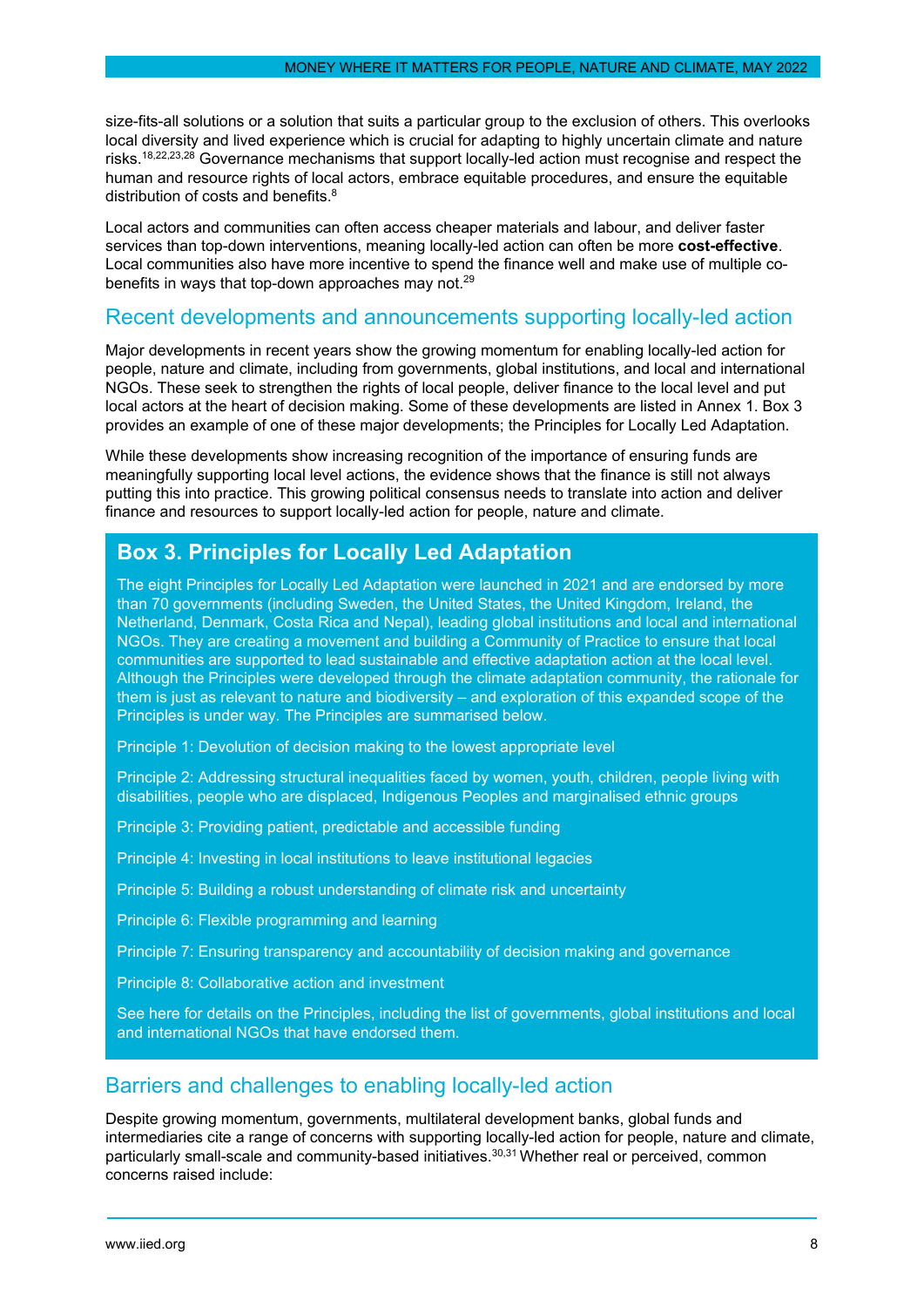- Local actors prioritise immediate rather than strategic needs
- Local elites, rather than the most vulnerable, capture the benefits
- A perception that some local actors may have limited capabilities to design and deliver effective actions
- Transaction costs are too high
- A perception that some local actors may have limited capacity and experience to absorb, disburse and manage large sums of finance transparently and accountably at scale.

Local actors also cite a range of challenges to accessing finance, influencing and engaging in governance and decision making. These include:

- Complex accreditation processes with high transaction costs
- Limited proposal and application writing skills, especially in English, that meet the requirements and needs of the funders
- Funding is often short-term with substantial reporting requirements, limiting the funding available for on-ground activities
- Governance mechanisms are not in place or set up to enable local actors to substantially engage in and influence projects, which can further distance them from accessing the funding and increase marginalisation
- Much of the funding is tied up in international intermediaries, which can limit the actual funding reaching local communities
- Tracking the flow of nature and climate finance to the local level is difficult due to inconsistent transparency of data, making it challenging to see how funding is supporting locally-led action, as well as where and how this is being delivered for what outcomes.

<span id="page-9-0"></span>Addressing and resolving these challenges – whether real or perceived – will be critical to accelerating progress on locally-led action. In some cases, this implies a need for investment in capacity development, adjustments to project management systems and cycles, and communications. But in other cases, it suggests there should be far more fundamental governance and system reforms. It is critical to engage IPLCs in local, national and global decision-making processes, to uphold secure land tenure, local and indigenous knowledge, and full respect for individual and collective rights.<sup>32</sup>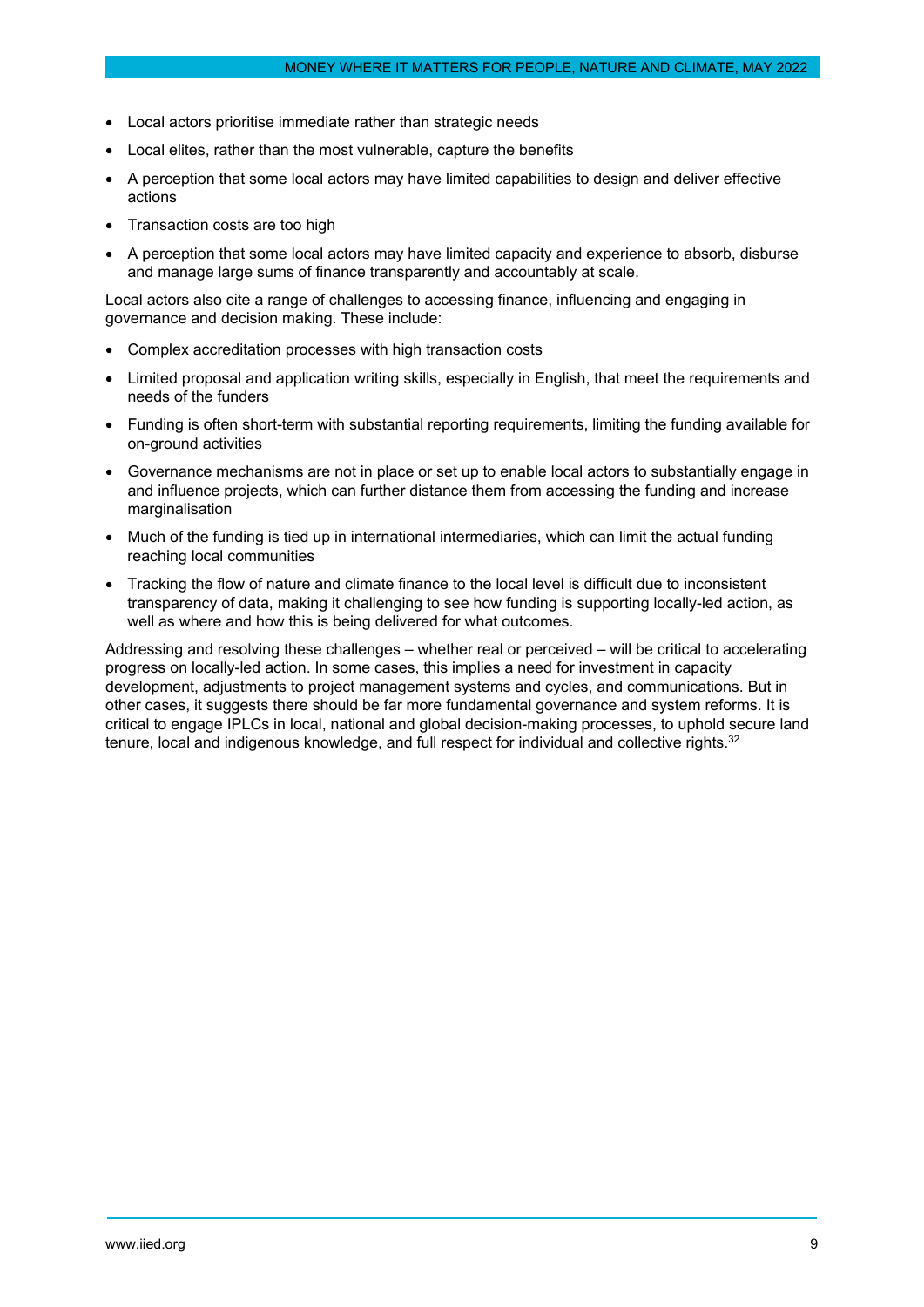# Section 2. Recommendations for governments, multilateral development banks, global funds and intermediaries to strengthen locally-led action for people, nature and climate

Stockholm+50 discussions should strengthen political leadership for locally-led action in the Decade of Action, including from governments, multilateral development banks, global funds and intermediaries. To help enable this, the Stockholm+50 meeting and meeting report should:

- Recognise the critical role of locally-led action in achieving sustainable development outcomes for people, nature and climate
- Recognise that IPLCs must be part of local, national and global decision-making processes
- Acknowledge the need to get agency over finance and decision making to the local level behind local priorities, and
- Recommend leaders endorse and implement the Principles for Locally Led Adaptation.

Tangible actions for governments, multilateral development banks, global funds and intermediaries to agree to during discussions should include ways forward to:

- 1. Increase the quantity, improve the quality and strengthen the transparency of finance flows for locally-led action for people, nature and climate (see recommendation 1 below)
- 2. Simplify access to finance (see recommendation 2 below)
- 3. Prioritise equitable governance of finance (see recommendation 3 below)
- 4. Strengthen investments in national and local institutions, including building national delivery mechanisms to get finance to the local level (see recommendation 4 below)
- 5. Tackle the underlying drivers of vulnerability and recognise the value of coherent responses to the triple crises of climate, nature and poverty in finance and all decisions (see recommendation 5 below).

Building strong recognition of locally-led action for people, nature and climate through Stockholm+50 discussions and landing a firm commitment to take this forward in the meeting report will help to drive action on these points in the Decade of Action. It should move the world towards a future where locallyled action for people, nature and climate sits alongside a series of reforms to deliver a healthy and thriving planet for the prosperity of all.

The following five recommendations outline specific actions that governments, multilateral development banks, global funds and intermediaries can take to progress these commitments. Implementing these actions will go a significant way to moving towards ensuring the strongest possible shift towards localisation in all decisions (see Box 1). These recommendations and sub-actions should be read alongside the emerging trends in section 3.

# <span id="page-10-0"></span>Recommendation 1: increase the quantity, improve the quality and strengthen the transparency of finance flows for locally-led action for people, nature and climate

There needs to be enough finance available to support locally-led action for people, nature and climate, and this finance needs to deliver against the priorities of local actors to ensure quality and sustainable outcomes grounded in the local context.

To enable greater oversight and control by local actors, governance and financial arrangements must be transparent and publicly accessible, so local communities can determine how much finance is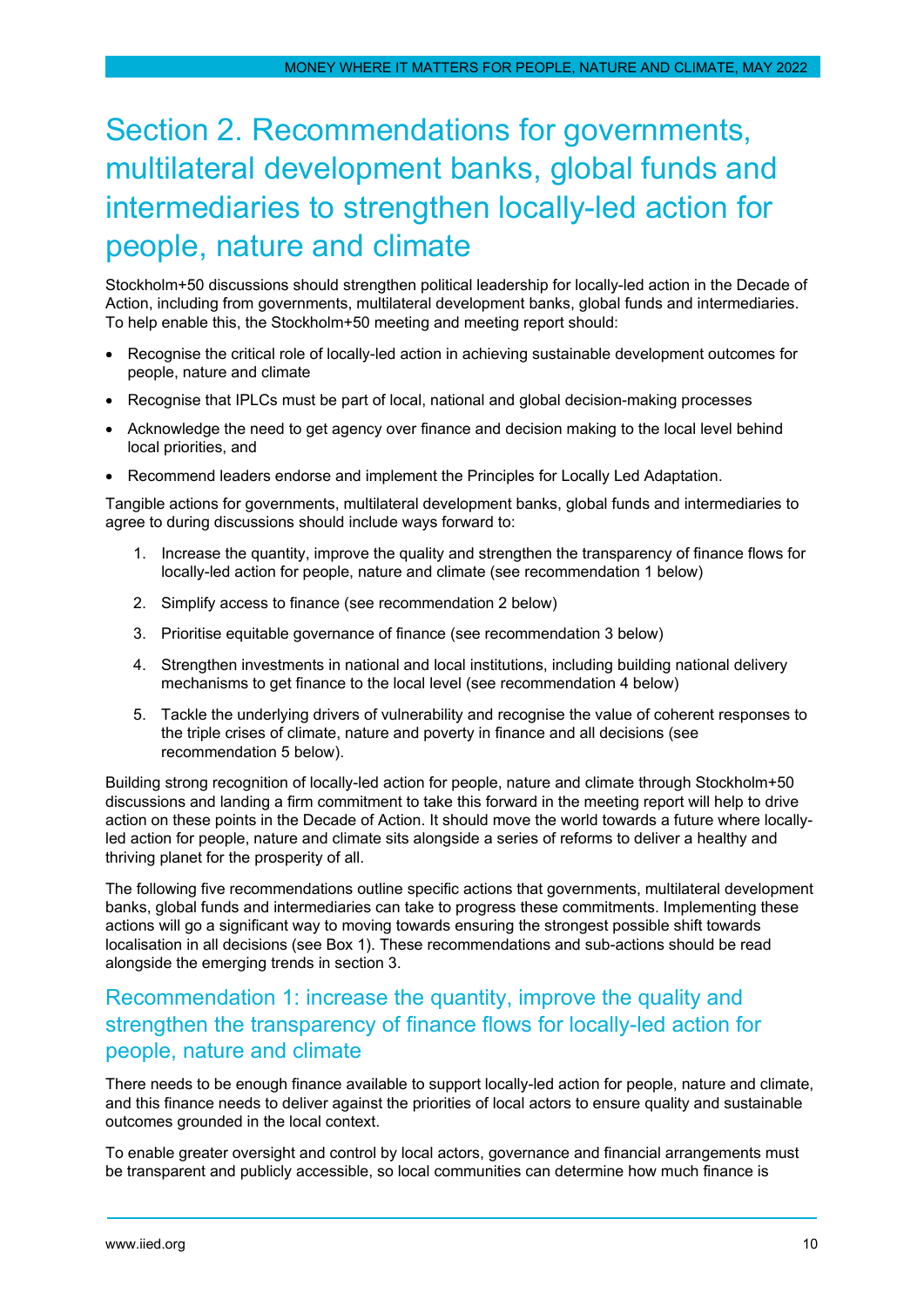available and how it is distributed across different budgets and activities. It is critical for local actors to see where the finance is flowing to build trust in the system and to understand where and on what money is being spent and resources are being allocated.

Shifting towards providing longer-term and more predictable funding of ten or more years will help to develop stronger relationships with local actors, create equitable governance mechanisms that support downward accountability and provide sufficient time and resources to enable locally-led action for people, nature and climate. Long-term planning and finance can also support stronger connections between all forms of science and knowledge, including Western science and local and traditional knowledge.<sup>6</sup>

The following actions could be taken to increase the quantity, improve the quality and strengthen transparency of financial flows for locally-led action:

#### • **Donor governments, multilateral development banks and global funds can:**

- a) Ensure local actors can influence the process as wealthy countries seek to mobilise more money for nature and climate change. This includes delivering on the Glasgow Climate Pact commitment to double adaptation finance by 2025 on 2019 levels, and mobilising resources for the Post-2020 Global Biodiversity Framework. Supporting locally-led action for people, nature and climate with this finance should be core to discussions
- b) Improve the transparency of nature and climate finance reporting, particularly in ways that provide insight into the control local actors have over the finance and how it is being spent to support local priorities
- c) Provide patient, predictable and long-term financing for ten or more years behind initiatives, structures and mechanisms that strengthen national and local institutions
- d) Leverage positions on boards to increase the quantity and quality of nature and climate finance and enhance transparency of international finance reporting
- e) Clarify the role that the private sector could play in channelling funding for locally-led action for people, nature and climate that is complementary to public sector efforts. Note that private sector finance needs to consider the unique circumstances of countries most vulnerable to the climate and nature crisis.
- **International intermediaries can:** 
	- a) Prioritise locally-led action for people, nature and climate in programme development and delivery and share lessons and experiences with others
	- b) Commit to being more transparent with funding and hold donors accountable to do the same.

#### • **National governments can:**

- a) Ring-fence some national funds to support locally-led action for people, nature and climate, and provide this funding using a patient, predictable and long-term approach
- b) Reform subsidies and incentives to reward nature-positive, climate-resilient and net-zero actions, including redirecting harmful subsidies to support locally-led action for people, nature and climate
- c) Improve the transparency of nature and climate finance reporting, particularly in ways that provide insight into the control local actors have over the finance and how it is being spent to support local priorities
- d) Provide patient, predictable and long-term financing for ten or more years behind initiatives, structures, and mechanisms that strengthen national and local institutions.

### <span id="page-11-0"></span>Recommendation 2: simplify access to finance

Better access to nature and climate finance for local actors and those working with them is essential for supporting locally-led action for people, nature and climate. This includes simplifying accreditation and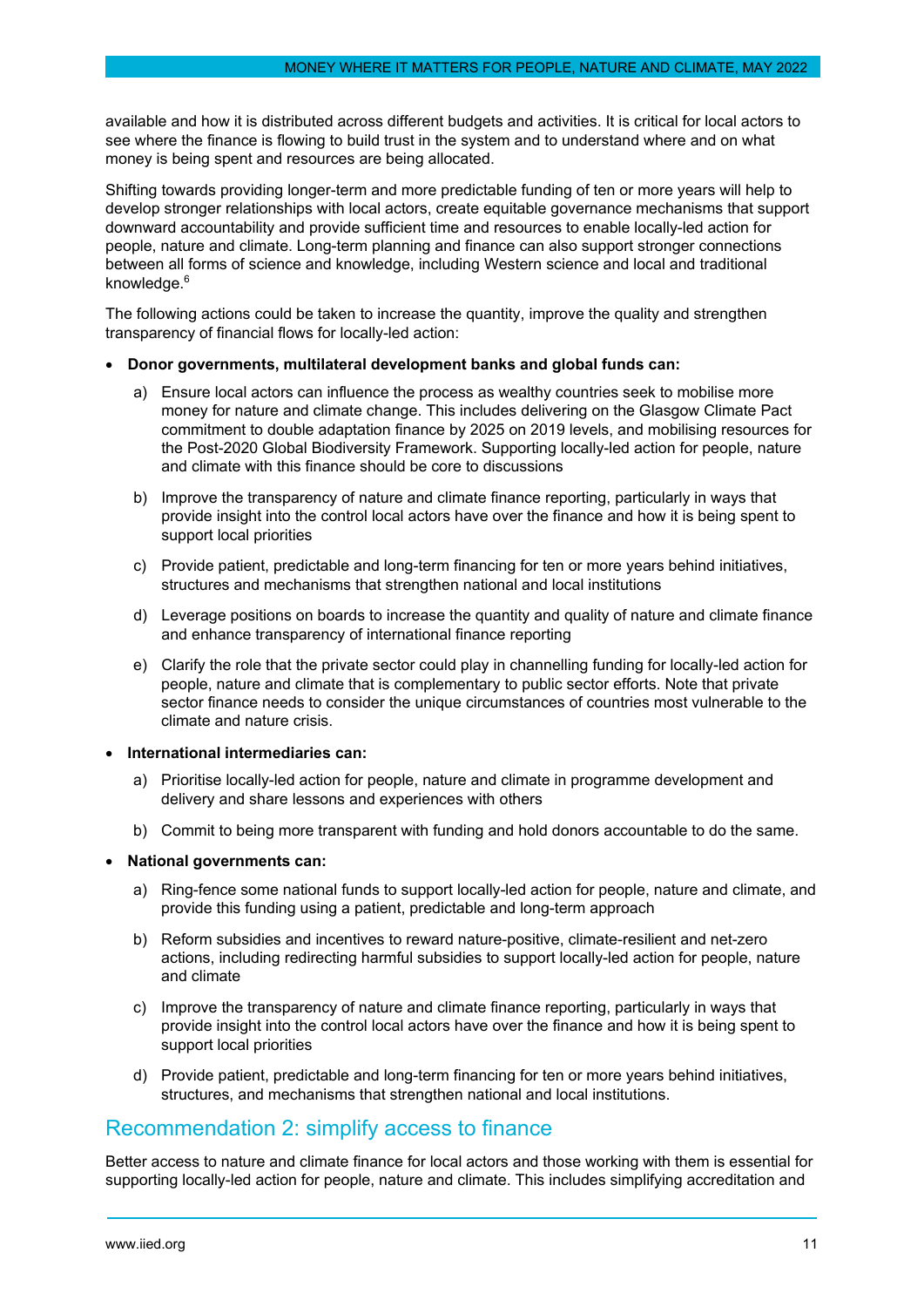application processes to enable better access. Accreditation and application processes for global funds are complex and time-consuming, with high transaction costs. Finance providers should use their positions on the boards and committees of the funds to advocate for more streamlined processes. This will enable institutions to access the funds to support locally-led action for people, nature and climate.

To build trust and promote locally-led action, finance providers can incorporate downward accountability. Participatory approaches that ensure strong community ownership and engagement are critical. For example, having a process for reporting to local partners who they are accountable to for funding and other commitments, and inviting local partners to inform programmatic targets, objectives and metrics. Importantly, appropriate governance and multi-stakeholder mechanisms must be in place to ensure equitable outcomes for local actors. Equitable governance arrangements must recognise and respect the human and resource rights of local actors, embrace equitable procedures and ensure the equitable distribution of costs and benefits.

The following actions could be taken to simplify access to finance for IPLCs:

#### • **Donor governments, multilateral development banks and global funds can:**

- a) Simplify accreditation processes to make them more accessible for IPLCs and actors supporting locally-led action for people, nature and climate, including using positions on boards and committees of funds to achieve this
- b) Identify, invest in and scale-up effective delivery mechanisms where IPLCs and local actors can access finance and influence decision making
- c) Move towards the use of multidimensional vulnerability criteria for concessional finance rather than gross national income (GNI), to ensure those countries most vulnerable to the climate and nature crisis can access official development assistance (ODA), making more funding available to support locally-led action for people, nature and climate
- d) Work with the Taskforce on Access to Climate Finance and the pilot programmes to include locally-led action for people, nature and climate as part of the design, and ensure local actors are part of the pilots.
- **International intermediaries can:** 
	- a) Support and build the capabilities of national and local institutions to access funding directly, including to develop funding proposals and navigate complex accreditation and application processes.
- **National governments can:** 
	- a) Simplify access to national climate and nature finance for local actors
	- b) Work with the Taskforce on Access to Climate Finance and the pilot programmes to include locally-led action for people, nature and climate as part of the design, and ensure local actors are part of the pilots and further recommendations
	- c) Sign up to the Access Principles developed by the Taskforce on Access to Climate Finance
	- d) Simplify access to national climate and nature finance for local actors.

### <span id="page-12-0"></span>Recommendation 3: prioritise equitable governance of finance

A critical part of supporting locally-led action for people, nature and climate is ensuring local actors have a seat at the decision-making table. Governance mechanisms must be put in place that recognise and respect the human and resource rights of local actors, embrace equitable procedures, and ensure the equitable distribution of costs and benefits.

Linked to this, finance providers must also incorporate downward accountability as part of the design of the funding, where the projects are accountable to both local actors and those providing the funds. Participatory approaches that ensure strong community ownership and engagement are critical.<sup>6</sup> For example, having a process for reporting to local partners who they are accountable to on funding and other commitments, and inviting local partners to inform programmatic targets, objectives, and metrics.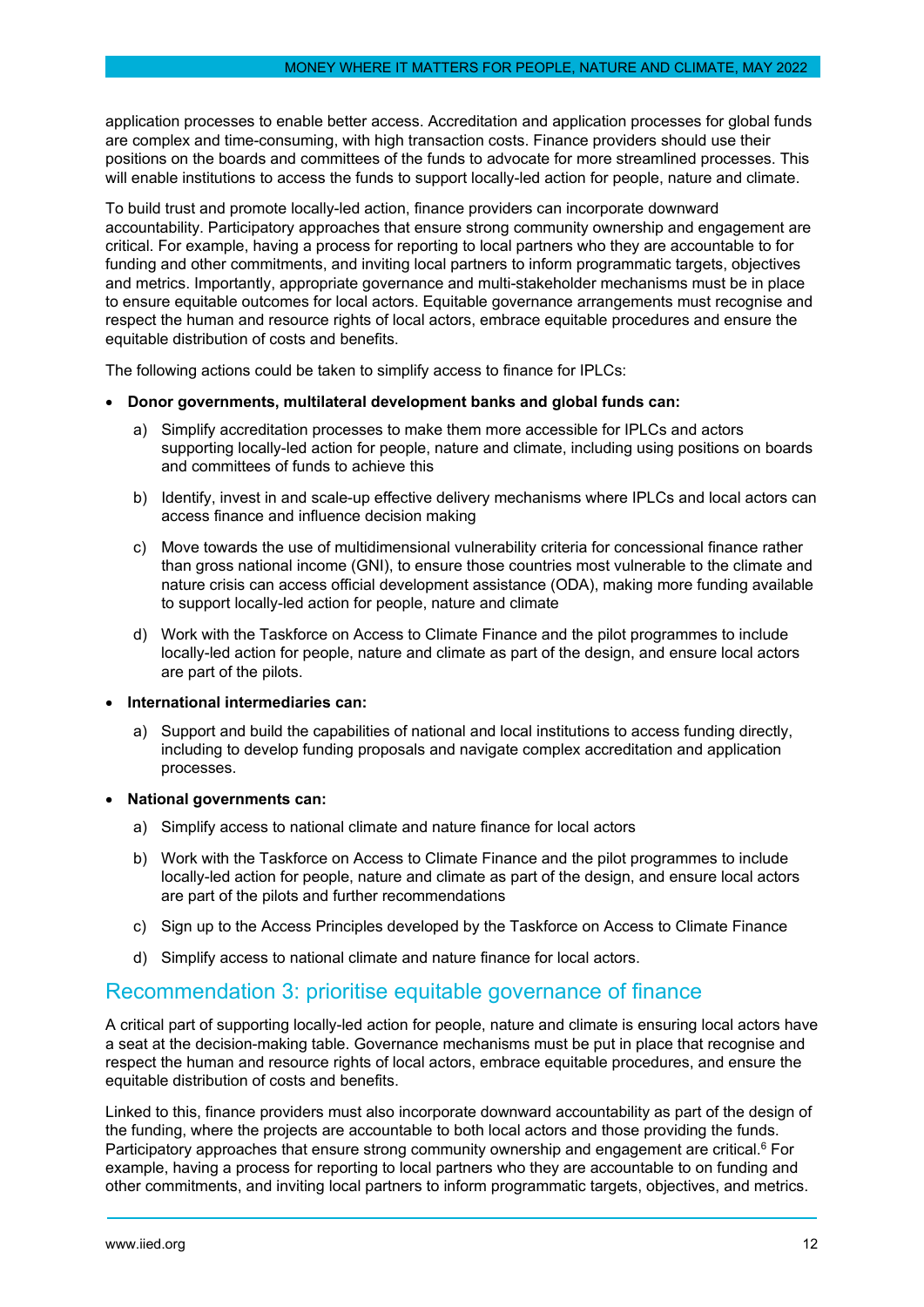Importantly, appropriate governance and multi-stakeholder mechanisms must be in place to uphold equitable outcomes for local actors.

The following actions could be taken to prioritise equitable governance of finance:

- **Donor governments, multilateral development banks, global funds, international intermediaries and national governments can all:**
	- a) Put in place governance mechanisms where local actors are central to decision making and that recognise and respect the human and resource rights of local actors, embrace equitable procedures, and ensure the equitable distribution of costs and benefits
	- b) Incorporate downward accountability into practices and hold mutual accountability for interventions.

### <span id="page-13-0"></span>Recommendation 4: strengthen investments in national and local institutions, including building national delivery mechanisms to get finance to the local level

Finance providers should invest in strengthening the capacity of local and national institutions that are better placed to engage at the local level and support long-term capabilities to respond to climate change and nature loss. Establishing national finance platforms that can aggregate or bring together projects for people, nature and climate can also improve access to funding for locally led initiatives.

The following actions could be taken to strengthen investments in national and local institutions, including building national delivery mechanisms to reach the local level:

- **Donor governments, multilateral development banks and global funds can:**
	- a) Provide rules for international intermediaries. For example, to include on-granting and onlending schemes in their delivery, to partner and mentor in-country intermediaries to take greater leadership and ownership of activities, to be more transparent with their project plans and financing strategies, and to ultimately work themselves out of a project, leaving behind the capabilities and skills needed to sustain the work
	- b) Support national-level finance architecture to provide a platform that can aggregate or bring together climate and nature investment opportunities, and shift away from project-by-project funding approaches that come with high transaction costs.
- **International intermediaries can:**
	- a) Support national and local institutions to form structures, platforms and mechanisms to help finance flow to the local level for locally-led action for people, nature and climate. This could involve:
		- $\circ$  Ensuring funding is built into budgets for strengthening national and local institutions
		- o Seeking to include on-granting and on-lending schemes in their delivery
		- $\circ$  Seeking to partner and mentor in-country intermediaries to take greater leadership and ownership of activities
		- $\circ$  Being more transparent with their project plans and financing strategies; and
		- $\circ$  Aiming to ultimately work themselves out of their value add in a project.
	- b) Support national-level finance architecture to provide a platform that can aggregate or bring together climate and nature investment opportunities, and shift away from project-byproject funding approaches that come with high transaction costs.
- **National governments can:** 
	- a) Establish national-level finance architecture to provide a platform that can aggregate or bring together climate and nature investment opportunities that support locally-led action for people, nature and climate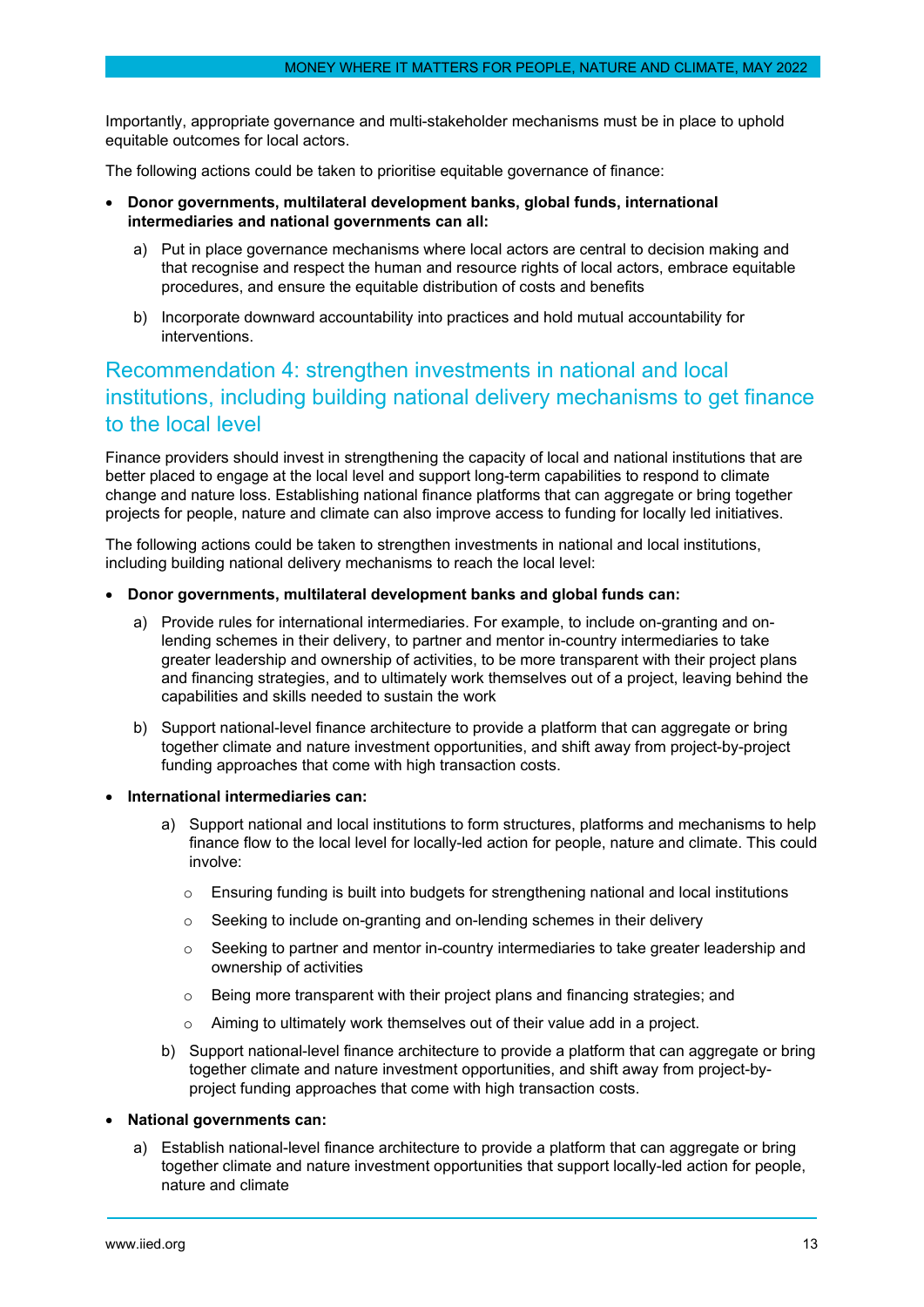- b) Ensure cohesive regulations and policies including bottom-up long-term climate and nature strategies, policies and regulation reforms that unlock innovative and blended local finance, and legislation to promote and enable the formalisation of community-level institutions
- c) Ensure citizens' rights and safeguards to the protection of nature, including strengthening rights to and control over resources, progressive environmental and social safeguards, gender equitable decision-led climate services, and more inclusive and progressive education
- d) Provide and support information, knowledge and skills building at the local level according to locally-determined needs and priorities.

# <span id="page-14-0"></span>Recommendation 5: tackle the underlying drivers of vulnerability and recognise the value of coherent responses to the triple crises of climate, nature and poverty in finance and all decisions

Climate change and the loss of nature are intrinsically connected and mutually reinforcing. Tying climate and nature together is crucial to maximise investments and realise multiple co-benefits for people, nature and climate. Preliminary research by IIED shows that less than 10% of verified climate adaptation funding from Organisation for Economic Co-operation and Development (OECD) countries between 2014 and 2018 also supported outcomes for nature in the 46 least developed countries. $^{\rm 33}$ There is substantial scope to increase this.

Where climate and nature are often siloed at the national and international level, they are less so at the local level. Funding and policy decisions made at the national level need to better integrate climate and nature issues to mirror the approach at the local level.

The following actions could be taken to tackle the underlying drivers of vulnerability and recognise the value of coherent responses to climate, nature and poverty:

- **Donor governments, multilateral development banks and global funds can:** 
	- a) Tie climate and nature together across policies, finance and programmes and strengthen the knowledge of staff to understand the links between climate change and nature. This will ensure greater consistency across both areas.
	- b) Require proposals to demonstrate joint outcomes for people, nature and climate when applying for funding, including how locally-led action will be central to this.
- **International intermediaries can:**
	- a) Tie climate and nature together across policies, finance and programmes and strengthen the knowledge of staff to understand the links between climate change and nature. This will ensure greater consistency across both areas.
	- b) Call on donors to better link climate and nature in their policies, finance and programmes.
- **National governments can:** 
	- a) Tie climate and nature together across policies, finance and programmes, National Adaptation Plans, Nationally Determined Contributions and National Biodiversity Strategic Action Plans, and demonstrate how these plans will enable locally-led action to help deliver the outcomes
	- b) Better connect climate, nature and finance portfolios within government, to enable the expansion of funding that supports locally-led action for people, nature and climate
	- c) Connect the United Nations Framework on Climate Change (UNFCCC) and Convention on Biological Diversity (CBD) processes. For example, by creating a joint working group between IPBES (Intergovernmental Science-Policy Platform on Biodiversity and Ecosystem Services) and IPCC (Intergovernmental Panel on Climate Change) to further expand their collaborative work on climate and nature and embed locally-led action as part of this research.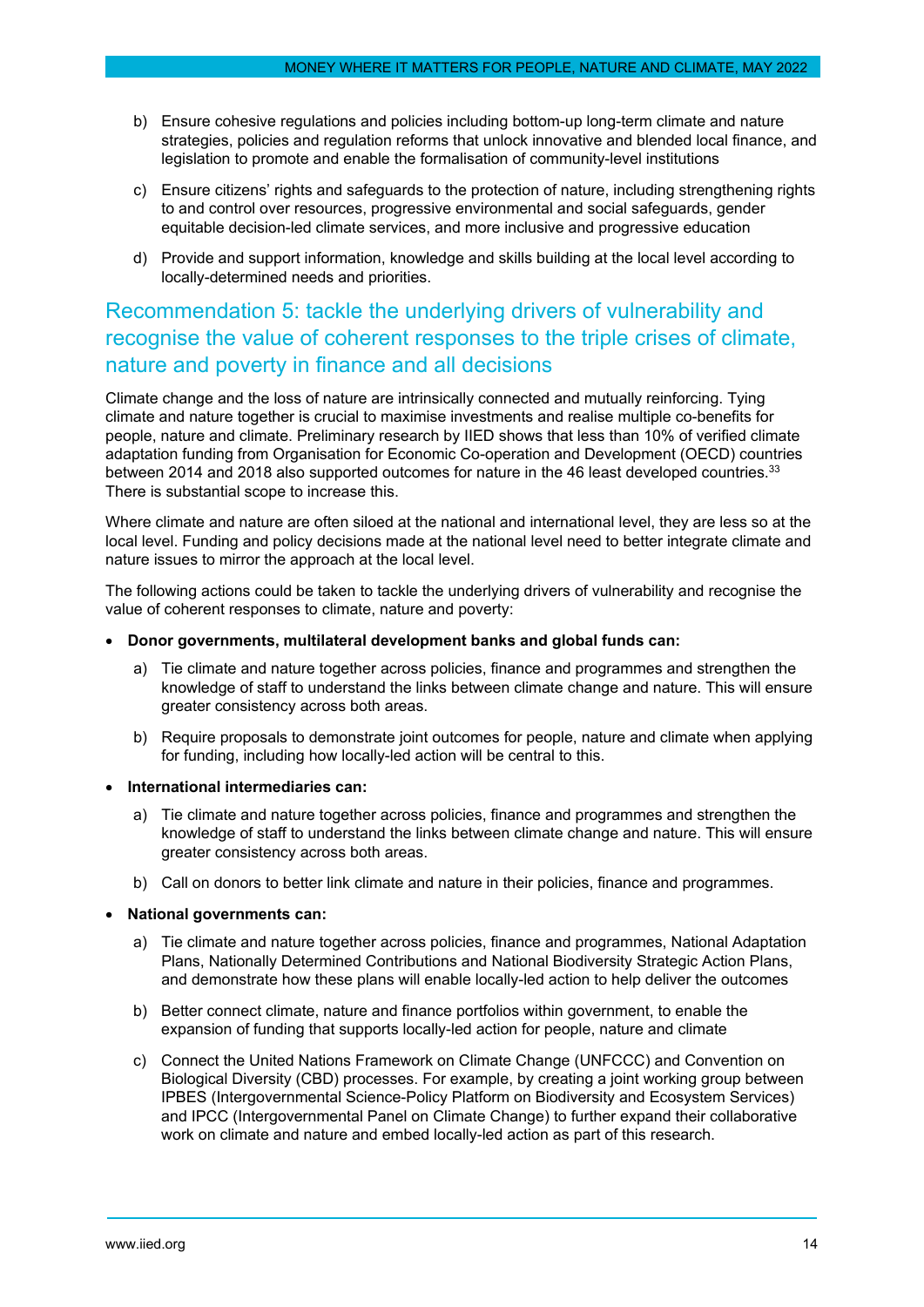# <span id="page-15-0"></span>Section 3. Emerging trends in getting finance to the local level

This final section of the report explores three emerging trends where decision-making power is starting to be transferred to the local level to deliver outcomes for people, nature and climate. It highlights some examples of where this is under way by governments, multilateral development banks, global funds and intermediaries.

The examples provided against each emerging trend in this section have been chosen for their emphasis on delivering locally-led action, and do not represent any views or interests of the authors. Further examples are available beyond those identified in this paper. There is a need to comprehensively review the initiatives to identify success factors and opportunities to scale up and strengthen support for locally-led action for people, nature and climate.

### <span id="page-15-1"></span>Emerging trend 1: investing in local and national organisations to support locally-led action for people, nature and climate

International finance for climate and nature is heavily intermediated by international organisations – for example, 81% of the Green Climate Fund's finance is accessed by international intermediaries.<sup>34</sup> International intermediaries absorb large amounts of the funding and have amassed the trust, knowledge, skills and capacities to navigate the complex finance processes. However, some international organisations are not always the most suitable to reach the people and places who need the funding and support most, and very often 'helicopter in' technical experts and consultants, rather than look for local expertise and experience to inform design and implementation.

There is a need to shift away from the reliance on international intermediaries to deliver interventions and instead invest in and support local and national organisations – or 'in-country' or regional intermediaries – to support locally-led action.<sup>34</sup> International intermediaries can mentor local and national organisations, helping them to build their coordination and facilitation capabilities, with the ultimate goal of completing their interventions while leaving all the capabilities in place for the future. National and local organisations are better placed to engage meaningfully at the local level and support the development of long-term capabilities and relationships to respond to climate change and nature loss.

Funds for local action – including in the form of national and local Trust Funds to support nature conservation (for example the Bwindi Mgahinga Conservation Trust in Uganda) $35 -$  have existed for many years, but they have not been developed systematically or with global coverage. Other innovative schemes to support local organisations are emerging – for example the Maasai Landscape Conservation Fund.36

Global funds are also emerging, suggesting that the trend to invest in local and national institutions to support locally-led action for people, nature and climate is gaining traction at the international level. Some examples include:

- The **Forest Investment Programme's Dedicated Grant Mechanism (FIP DGM)** is a US\$80 million fund from the Climate Investment Fund. Designed and led by IPLC representatives, it channels funding directly to IPLCs to enhance their capacity to engage with and contribute to nationally reducing carbon emissions from deforestation and degradation. FIP DGM is the largest global REDD+ initiative created solely for and by IPLCs. It has two pathways for applicants: a project pathway that prioritises impact on the ground through cumulative sub-projects, and an empowerment pathway that strengthens IPLC organisations to better manage funds, represent their communities and raise IPLC issues at a global level.
- The recently launched **Inclusive Conservation Initiative (ICI),** developed by the Global Environment Facility (GEF), is intended to support IPLCs to secure and enhance their stewardship over an estimated area of at least 7.5 million hectares of landscapes, seascapes and/or territories with high biodiversity and irreplaceable ecosystems. It will provide resources, enhance capacities and support 'hands-on' experiential learning that will enable IPLCs to define and demonstrate an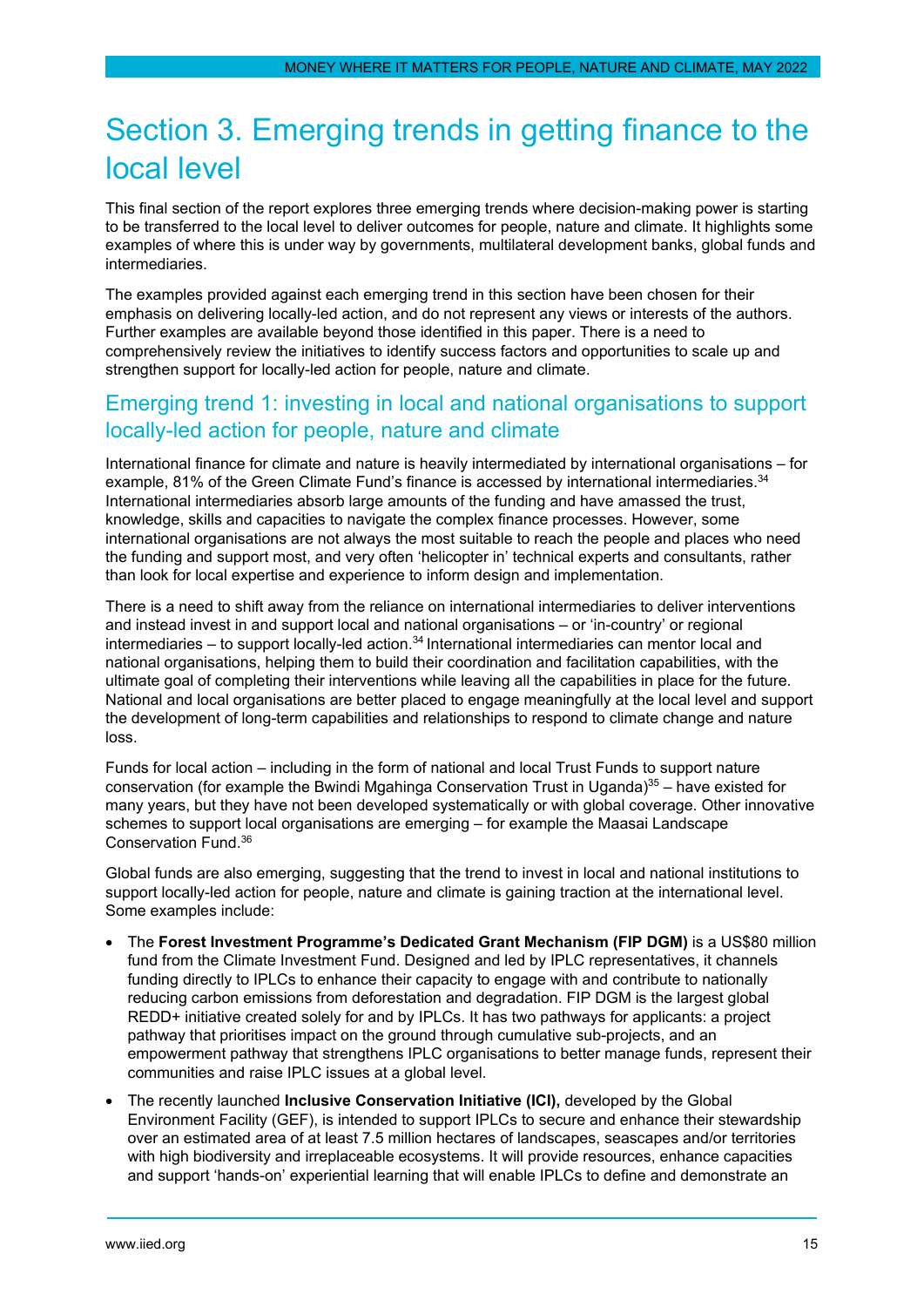inclusive model for conservation. IPLC organisations will take the lead in identifying local priorities, developing inclusive, culturally-appropriate processes for decision-making, strategies and implementing action. Also from GEF is the long-standing **Small Grants Programme** (SGP), which provides financial and technical support to local civil society and community-based organisations to address global environmental issues, while also improving livelihoods and reducing poverty. This is done through a decentralised, country-level delivery mechanism, managed by a multi-stakeholder National Steering Committee and supported by a SGP Country Program Team in each of the participating countries.

- The **Community Land Rights and Conservation Finance Initiative** (CLARIFI), led by the Rights and Resources Initiative (RRI) and Campaign for Nature (C4N), gathers and deploys public and private funds to scale up the legal recognition of Indigenous Peoples', Afro-descendant Peoples', and local communities' rights, as well as their efforts to strengthen their conservation of natural resources, traditional livelihoods and gender justice. CLARIFI's design and implementation are guided by an Advisory Council of Indigenous and community rightsholders from Asia, Africa and Latin America, along with partners from RRI and C4N. Concurrent with large-scale grants, it also provides technical and organisational support.
- The Adaptation Fund and the Green Climate Fund's **Enhanced Direct Access** mechanisms aim to support the transfer of decision making to the national and subnational levels, and to strengthen national and subnational entities to deliver subnational activities. For example, the **Creating climate-resilient livelihoods** project in Namibia, supported under the GCF's EDA channel, is implemented by the Environment Investment Fund of Namibia, and seeks to support the devolution of wildlife, tourism, forest and climate-resilience rights to rural communities. There are two parts to the project: institutional capacity building and community support; and a resilience grant facility that aims to provide at least 33 grants for climate-resilient agriculture, climate-resilient infrastructure, and ecosystem-based adaptation initiatives, developed by legally recognised community-based organisations.

Other examples of where investing in local and national organisations to support locally-led action for people, nature and climate is a priority include the Forest and Farm Facility (see Box 2), the Critical Ecosystem Partnership Fund, Kenya's Financing Locally Led Climate Action (FLLoCA), and the Local Climate Adaptive Living Facility (LoCAL).

# <span id="page-16-0"></span>Emerging trend 2: building trust through downward accountability, multi-stakeholder arrangements and equitable governance in the delivery of finance

Building trust between local actors and national and international finance providers is critical for delivering finance to support locally-led action. To build this trust, actors need to collaborate to enhance transparency and accountability. This includes through equitable governance and multi-stakeholder mechanisms involving relevant actors, including IPLCs, local organisations and national and subnational governments and finance providers.

To promote cost-effective solutions that give power to the local level, funders must shift to direct funding mechanisms and those that allow for downward accountability, including reporting to local partners on funding and other commitments. They must also invite local partners to inform programmatic targets, objectives and metrics. In addition, appropriate governance and multi-stakeholder mechanisms are needed to ensure equitable outcomes for local actors. Equitable governance arrangements must recognise and respect the human and resource rights of local actors, embrace equitable procedures and ensure the equitable distribution of costs and benefits.<sup>8</sup>

To ensure that local actors and institutions can lead initiatives, the process of financing, designing, and delivering programmes needs to be transparent. It is very difficult to determine how much international climate and nature finance currently reaches or is controlled by local actors. Non-local actors are accountable to donors, not communities, and lead the development of the financing arrangements, programme design, governance structures and delivery mechanisms without meaningfully engaging with communities. When available, this information is often in formats and languages that are alien to local actors and institutions. To enable greater oversight and control by local actors, governance and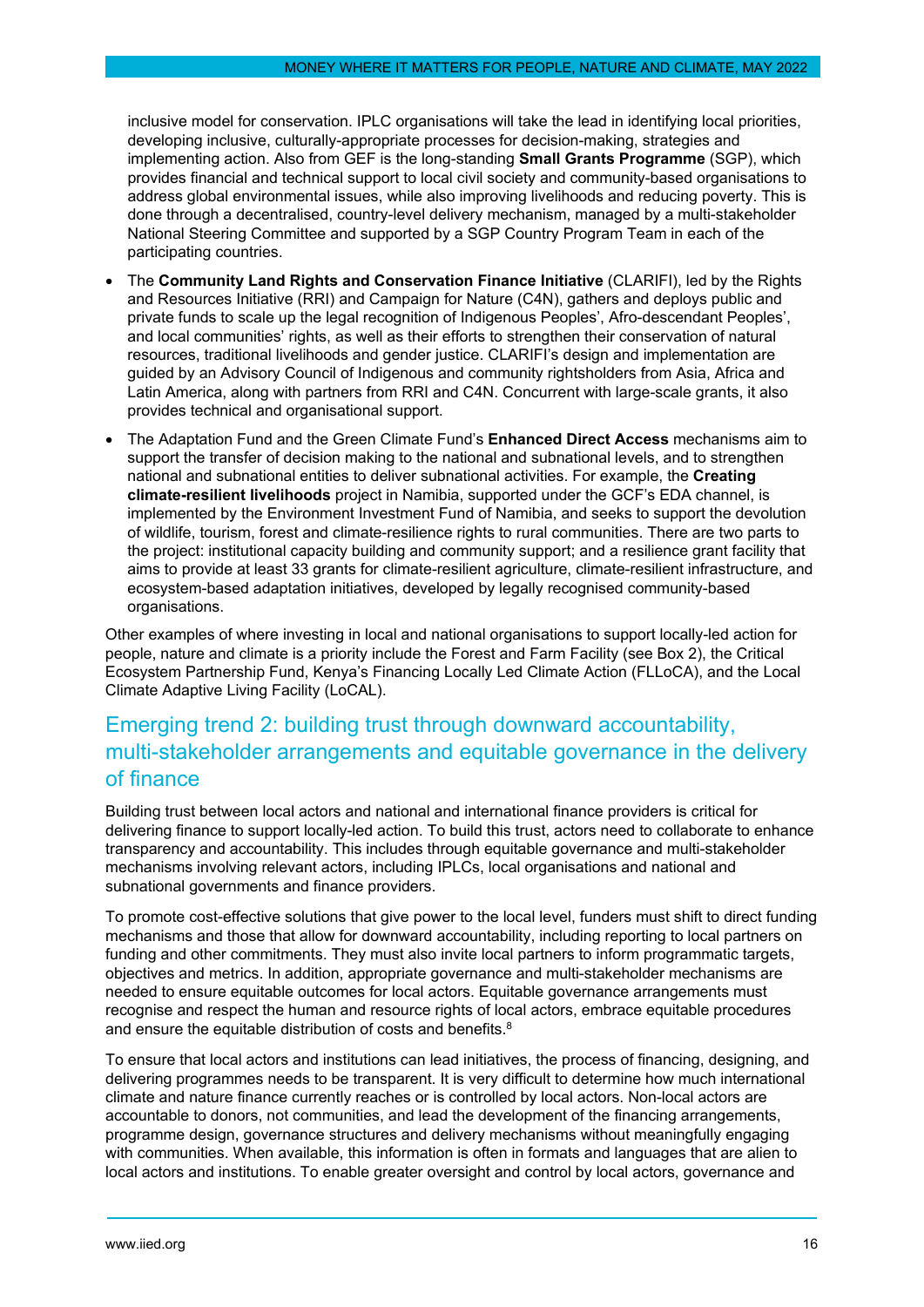financial arrangements must be transparent and publicly accessible so local communities can determine how much finance is available and how it is distributed across different budgets and activities.

Below are some examples of where this is starting to happen, with a particular focus on local actors being involved in decision making, and using downwardly accountable and participatory approaches that account for power imbalances:

- The **Community Adaptation Small Grants Facility in South Africa**, implemented through the South Africa Natural Biodiversity Institute (SANBI) and executed by SouthSouthNorth and Conservation South Africa relies on Enhanced Direct Access (EDA) to climate finance under the Adaptation Fund. The Small Grants Facility requires documentation that local partners approve of project designs and activities, promoting downward accountability for locally driven decision making.
- **Kenya's County Climate Change Fund (CCCF)** helps counties to build climate resilient communities and reduce climate vulnerabilities. It has a funding structure for climate investments to promote downward accountability within climate investments. Community and bottom-up planning is central to the CCCF, which is designed so that local people have decision-making power to prioritise and manage climate variability and extreme weather events. The CCCF has a unique governance mechanism that puts in place checks and balances to ensure that decision making is appropriately devolved.
- The initiative to **support resilient development and enhanced adaptive capacity to withstand disaster risks in Angola's Cuvelai River Basin** is a good example of where local and traditional knowledge systems are merged with external knowledge systems. The initiative seeks to develop local institutional capacities for coordinated climate-resilient planning, and for effective communitybased adaptation that respects traditional knowledge practices. The initiative is developing a network of institutions that are active in climate adaptation, to collate experiences of traditional approaches to adaptation to extreme climate vulnerability. Climate information and early warning systems would then seek to strengthen and build on these existing practices.

Additional examples of building trust through downward accountability, multi-stakeholder arrangements and equitable governance in the delivery of finance can be seen in the Forest and Farm Facility (see Box 2), GEF's Small Grants Programme and the CIFs Forest Investment Programme's Dedicated Grant Mechanism.

It is also important to highlight non-funding initiatives that are helping to build stronger grassroots engagement and demand for accountability. For example, the **Indigenous Peoples Tracker on GCF Projects**36 is an initiative of Tebtebba and Elatia to establish baseline information on and analysis of GCF-approved projects that will potentially impact Indigenous Peoples positively or negatively. The project is important for seeing how indigenous rights are being fulfilled in all climate actions, using the UN Declaration of the Rights of Indigenous Peoples as the standard. Also, the **Frontline Funds Accelerator**37 plays a critical role in supporting locally-led action for people, nature and climate by supporting constituent-led community organisations (such as cooperatives, federations, self-help groups) that are governed by grassroots organisations through legitimate, equitable and functional governance arrangements. The Frontline Funds Accelerator supports these organisations to engage with financial institutions by understanding international standards for financial management, undertaking internal self-assessments, designing capacity-building strategies, and upgrading and operationalising institutional and financial systems.

### <span id="page-17-0"></span>Emerging trend 3: supporting patient, predictable and long-term funding

As outlined by the third Principle for Locally Led Adaptation (See Box 3), it is critical to provide patient (finance that goes behind activities that may require some trial and error or building up of capabilities), predictable (finance that is provided regularly and reliably or through funding windows that are open and accessible for a reliable period) and long-term financing (that is committed for multi-year allocations, ideally ten years or more).

It requires funding mechanisms to be simplified, and finance provided over longer, more predictable timescales to enable greater access to funding by local actors. It also requires support for adaptive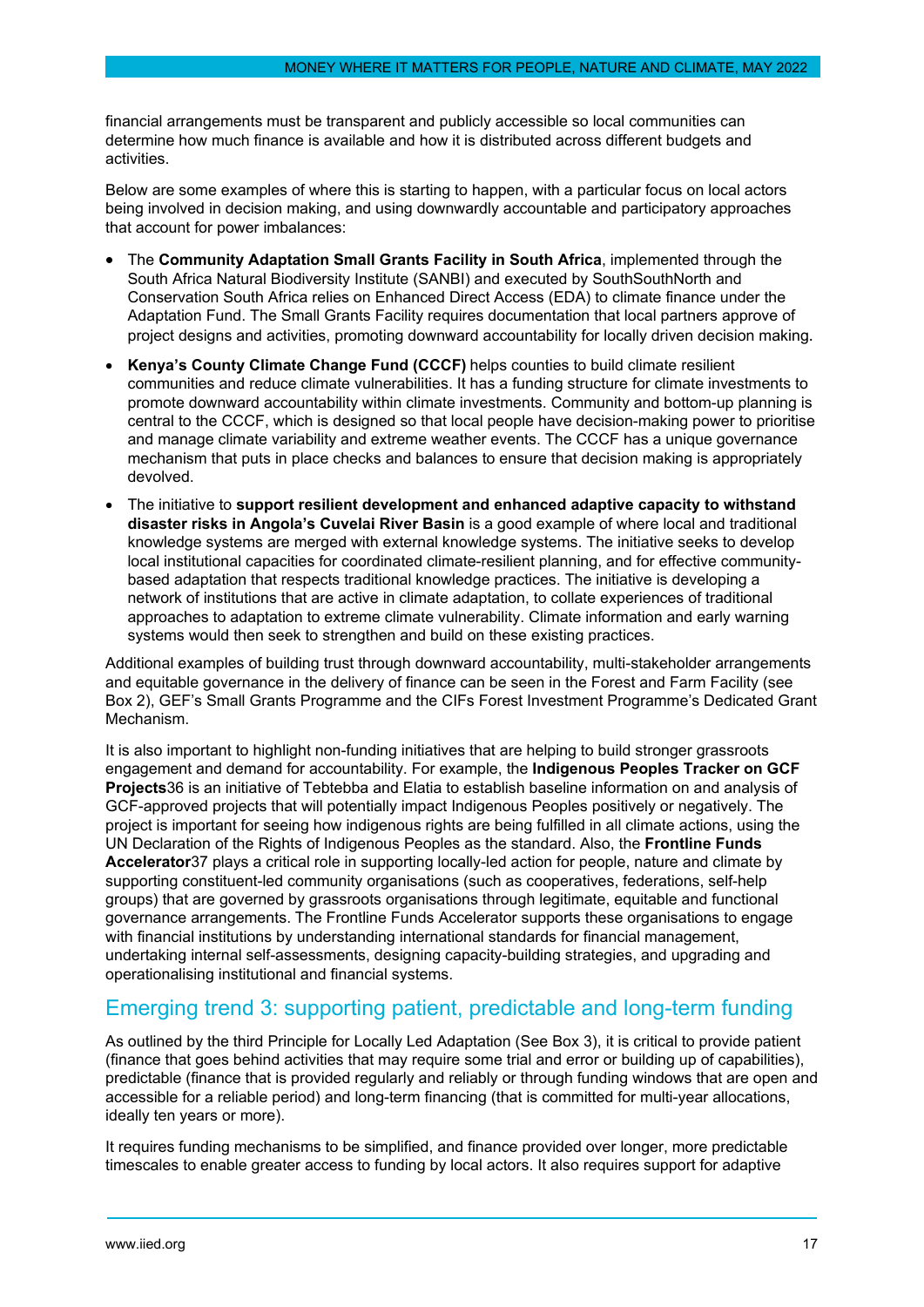management and learning, the strengthening of local institutions, and less excessive reporting requirements.

Projects with insufficient time to establish long-term financing mechanisms can result in decisionmaking structures that are fragile and unsustainable, and in turn lead to perverse outcomes for people, nature and climate. Continuous funding can enable governance structures that promote equitable decision making with local actors. Nurturing these relationships and building governance mechanisms takes time. Patient and predictable funding can support this by being more sensitive to local contexts, giving the time needed to build connections, establish the right governance arrangements, and then design, implement and learn with local actors at the core.

Below are some examples of where this is already happening, with a particular focus on models that adopt a business-unusual approach of providing patient, predictable and long-term funding for local actors:

- The **Sustainable Island Resource Framework** is a national fund developed by the Government of Antigua and Barbuda that channels funding for environmental and climate change activities. The fund has a variety of financing mechanisms that accommodate different sectoral needs and target groups at different scales. It aims to be a systematic and coordinated funding mechanism that provides consistent, long-term funding over time and considers capacity building and addressing institutional barriers as important parts of achieving its aims.
- The **Micronesia Conservation Trust** (MCT) supports biodiversity conservation and related sustainable development for the people of Micronesia. It accomplishes this by providing long-term, sustained funding through a grants programme that encourages people to adopt sustainable and appropriate solutions to local environmental challenges. MCT provides predictable funding where existing projects awardees are eligible to respond to new calls for proposals. This allows local organisations to access funds over a long time frame. Some grantees have received MCT grants for more than ten years.
- The **Maasai Landscape Conservation Fund** is a new collaborative initiative designed to accelerate community-based conservation solutions across southern Kenya and northern Tanzania's savannah landscapes. The fund allows private philanthropists to pool their resources for greater impact by strategically investing in leading local organisations that are delivering effective conservation solutions. The fund provides annual grants based on multi-year initiatives to increase their impact, coordinate their work more effectively, and provide tailored investments in their long-term organisational capacity and leadership. It also provides flexible and responsive funding aligned to the strategic priorities of the organisation (rather than externally-defined criteria).

These three emerging trends offer some optimism that a shift towards creating the enabling environment for locally-led action for people, nature and climate is possible. Yet they represent only a fraction of international finance supporting people, nature and climate. The trends need to be embedded within the international finance system to deliver a truly local approach to supporting people, nature and climate. The recommendations in section 2 will help to expand the provision of support for locally-led action for people, nature and climate and build on these existing examples of where the transition is under way.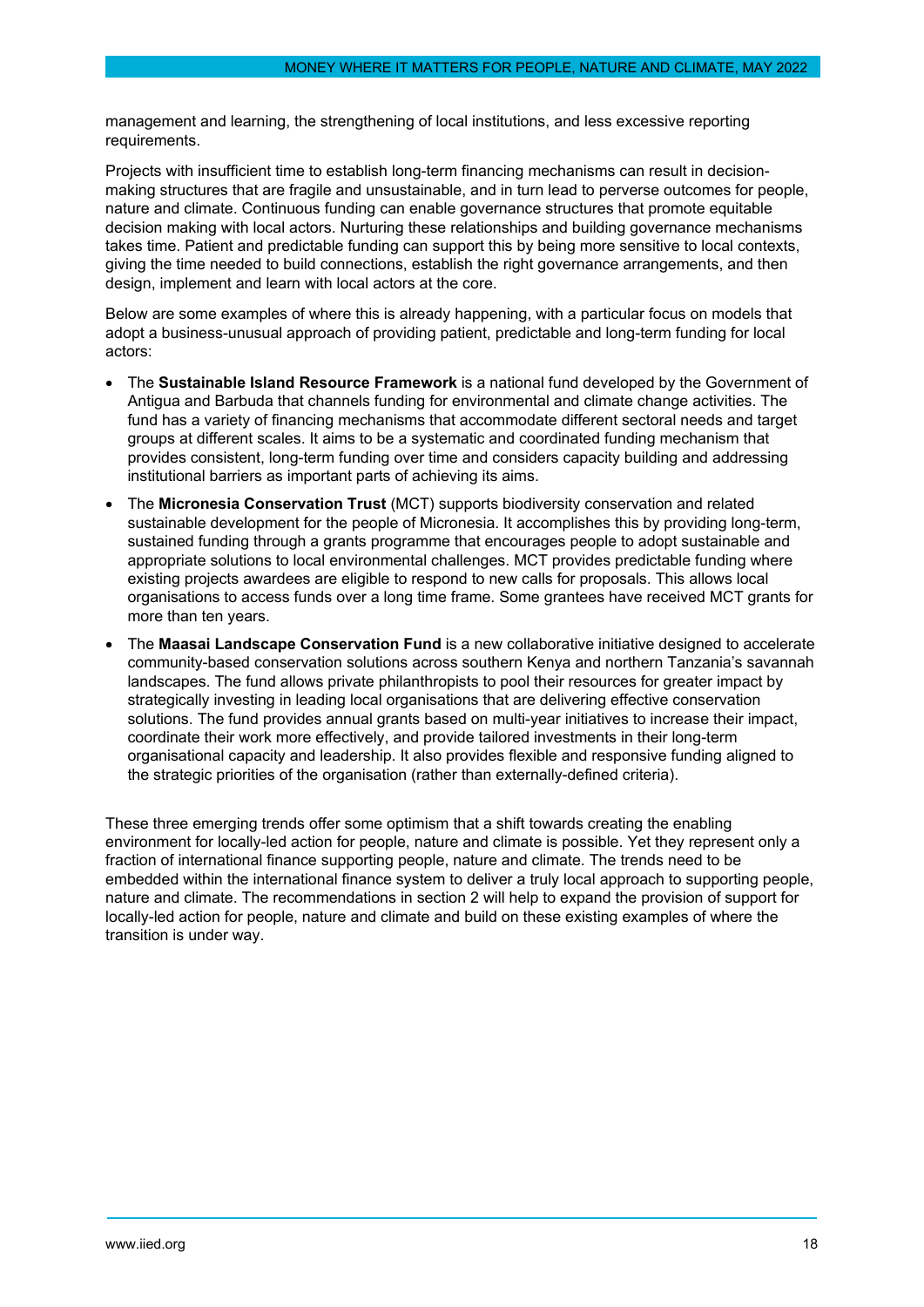# <span id="page-19-0"></span>Conclusion

In recent years there have been several developments in implementing funding for locally-led action for people, nature and climate – through evidence and research, international agreements, and in national leadership. While these are a positive step towards more effective climate and nature action, they still represent small-scale efforts compared to the overall nature and climate finance system. A 2021 review found that only 46% of finance committed from international sources for climate adaptation was intended to give agency to local actors.<sup>3</sup> The review also found that of this amount, there was little evidence of local actors fully leading adaptation interventions. Analysis from 2017 of all climate flows showed only 10% aimed to reach local actors, but at this time 80% of finance was for mitigation.<sup>4</sup> This suggests any improvement in trend is marginal at best.

Stockholm+50 provides a key milestone to reflect on the triple crises of climate change, loss of nature (and its pollution) and poverty over the past 50 years, and to learn from what has worked, and what needs to change. It requires governments, global funds, multilateral development banks and intermediaries to come together to collectively ensure that climate and nature financing will support and prioritise locally-led action for people, nature and climate at scale – where decision-making power, financial flows and resources are transferred to the local level to get behind the priorities of Indigenous Peoples, local communities and other local actors.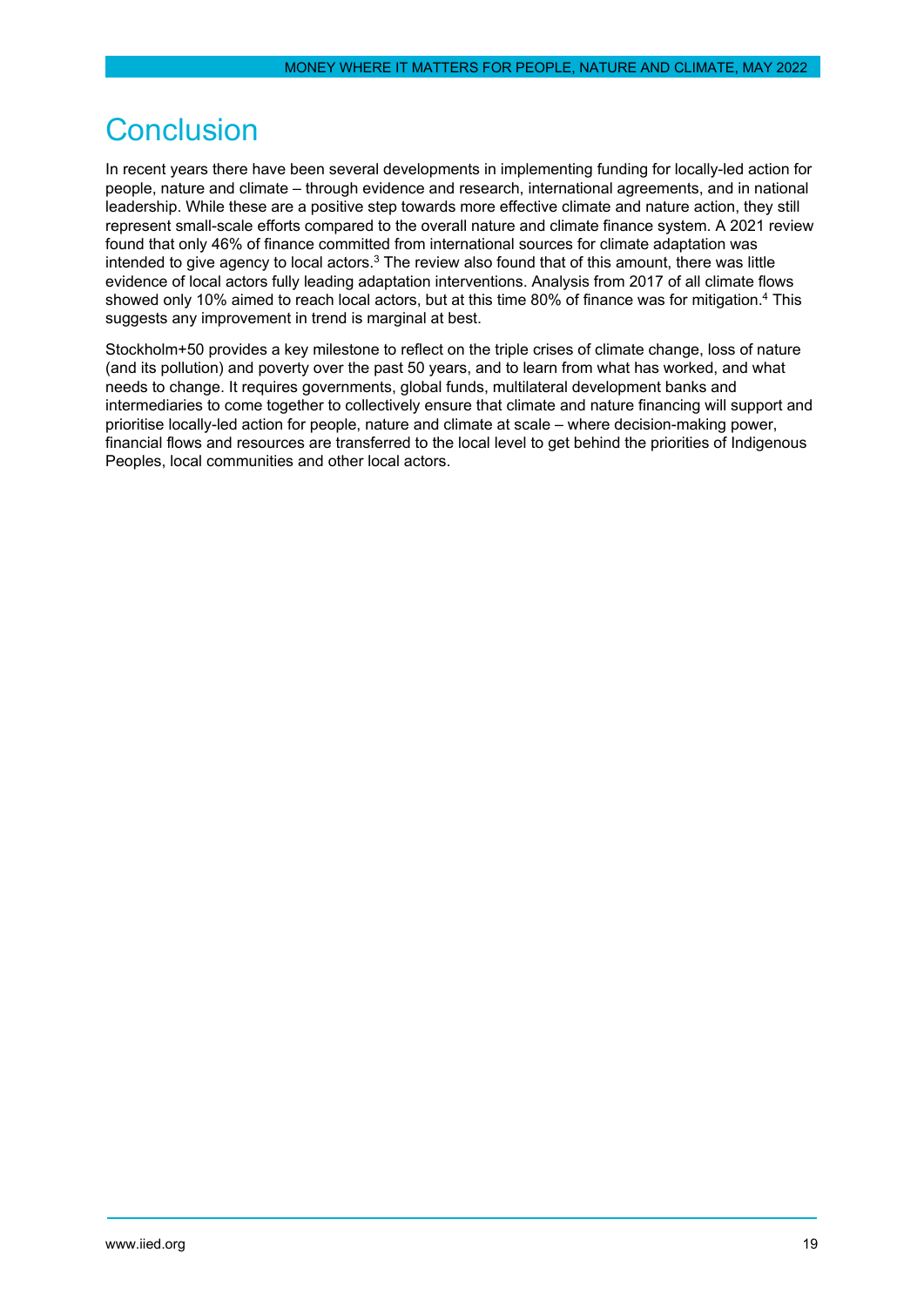# <span id="page-20-0"></span>Annex 1. Recent developments and announcements signalling stronger interest in locally-led action for people, nature and climate

| <b>Development</b>                                                                                                                                                                                                                                                                                                                                                                                                                                                                                                                                                                                                                                                                                                                                                                                                                                                                                                                                                             | <b>Next steps</b>                                                                                                                                                                                                                                                                                                                                                                                                                                                                                      |
|--------------------------------------------------------------------------------------------------------------------------------------------------------------------------------------------------------------------------------------------------------------------------------------------------------------------------------------------------------------------------------------------------------------------------------------------------------------------------------------------------------------------------------------------------------------------------------------------------------------------------------------------------------------------------------------------------------------------------------------------------------------------------------------------------------------------------------------------------------------------------------------------------------------------------------------------------------------------------------|--------------------------------------------------------------------------------------------------------------------------------------------------------------------------------------------------------------------------------------------------------------------------------------------------------------------------------------------------------------------------------------------------------------------------------------------------------------------------------------------------------|
| <b>Findings from research</b>                                                                                                                                                                                                                                                                                                                                                                                                                                                                                                                                                                                                                                                                                                                                                                                                                                                                                                                                                  |                                                                                                                                                                                                                                                                                                                                                                                                                                                                                                        |
| The global assessment of the state of the world's ecosystems<br>published by the Intergovernmental Science-Policy Platform on<br>Biodiversity and Ecosystem Services (IPBES) in 2019 drew global<br>attention to the key role of Indigenous Peoples and Local<br>Communities (IPLCs) as the most effective stewards of nature. It<br>highlights supporting actions by IPLCs at the local level as a key<br>ingredient of transformative change.<br>The Global Commission on Adaptation highlights the importance of<br>locally led adaptation action in its flagship report, 'Adapt now'. Its<br>Locally-led action Track (LLAT) builds on a decade of foundational<br>work by IIED, Slum Dwellers International, Huairou Commission,<br>International Center for Climate Change and Development<br>(ICCCAD) and many others on financing for adaptation, resource<br>access and urban services in vulnerable communities, and efforts<br>such as the principles of smart aid. | Governments, multilateral<br>development banks, global<br>funds and intermediaries need<br>to shift practices and<br>processes to support actions<br>by IPLCs as stewards of<br>nature and locally led<br>adaptation action. Relevant to<br>recommendations 1-5 of this<br>report.                                                                                                                                                                                                                     |
| <b>National leadership</b>                                                                                                                                                                                                                                                                                                                                                                                                                                                                                                                                                                                                                                                                                                                                                                                                                                                                                                                                                     |                                                                                                                                                                                                                                                                                                                                                                                                                                                                                                        |
| The UNFCCC's Least Developed Countries (LDCs) Group -<br>representing the world's 46 poorest and most vulnerable nations -<br>are leading the call for locally-led action. In their 'LDC 2050 Vision',<br>delivered through the LDC Initiative for Effective Adaptation and<br>Resilience (LIFE-AR), they commit to delivering 70% of climate<br>finance to the local level by 2030 and call on climate finance<br>providers to partner with them to deliver this ambition.                                                                                                                                                                                                                                                                                                                                                                                                                                                                                                    | The LDCs are implementing<br>the commitment through LIFE-<br>AR. They are calling on their<br>funders to support the<br>activities designed with this<br>purpose, and to reciprocate<br>accountability. Relevant to<br>recommendations 1-5 in this<br>report.                                                                                                                                                                                                                                          |
| <b>Development of frameworks for change</b>                                                                                                                                                                                                                                                                                                                                                                                                                                                                                                                                                                                                                                                                                                                                                                                                                                                                                                                                    |                                                                                                                                                                                                                                                                                                                                                                                                                                                                                                        |
| The eight Principles for Locally Led Adaptation, launched in 2021<br>and endorsed by more than 70 governments, leading global<br>institutions and local and international NGOs, is creating a<br>movement and building a Community of Practice to ensure that<br>local communities are supported to lead sustainable and effective<br>adaptation action at the local level. Although the Principles were<br>developed through the climate adaptation community, the rationale<br>for them is just as relevant to nature and biodiversity (exploration of<br>this expanded scope of the principles is under way). See Box 3 for<br>more details on the Principles.                                                                                                                                                                                                                                                                                                              | The organisations that have<br>signed up to the principles are<br>undertaking review and<br>restructuring of their practices<br>to ensure their actions align<br>with the principles, held to<br>account through the<br>Community of Practice.<br>Additional governments,<br>multilateral development<br>banks, global funds and<br>intermediaries are encouraged<br>to join and review their<br>practices to be aligned with the<br>principles. Relevant to<br>recommendations 1-5 in this<br>report. |
| <b>International agreements and partnerships</b>                                                                                                                                                                                                                                                                                                                                                                                                                                                                                                                                                                                                                                                                                                                                                                                                                                                                                                                               |                                                                                                                                                                                                                                                                                                                                                                                                                                                                                                        |
| In their 2021 communique, the G7 Foreign Ministers welcomed the<br>Principles for Locally Led Adaptation and recognise the need for<br>vulnerable communities to shape the decisions that affect them.<br>The Leaders Pledge for Nature, launched in 2020 and endorsed by<br>93 countries representing more than 2 billion people, commits to the                                                                                                                                                                                                                                                                                                                                                                                                                                                                                                                                                                                                                              | G7, and Parties to these<br>international agreements, to<br>increase and strengthen their<br>finance flows to activities that<br>align with the Principles and                                                                                                                                                                                                                                                                                                                                         |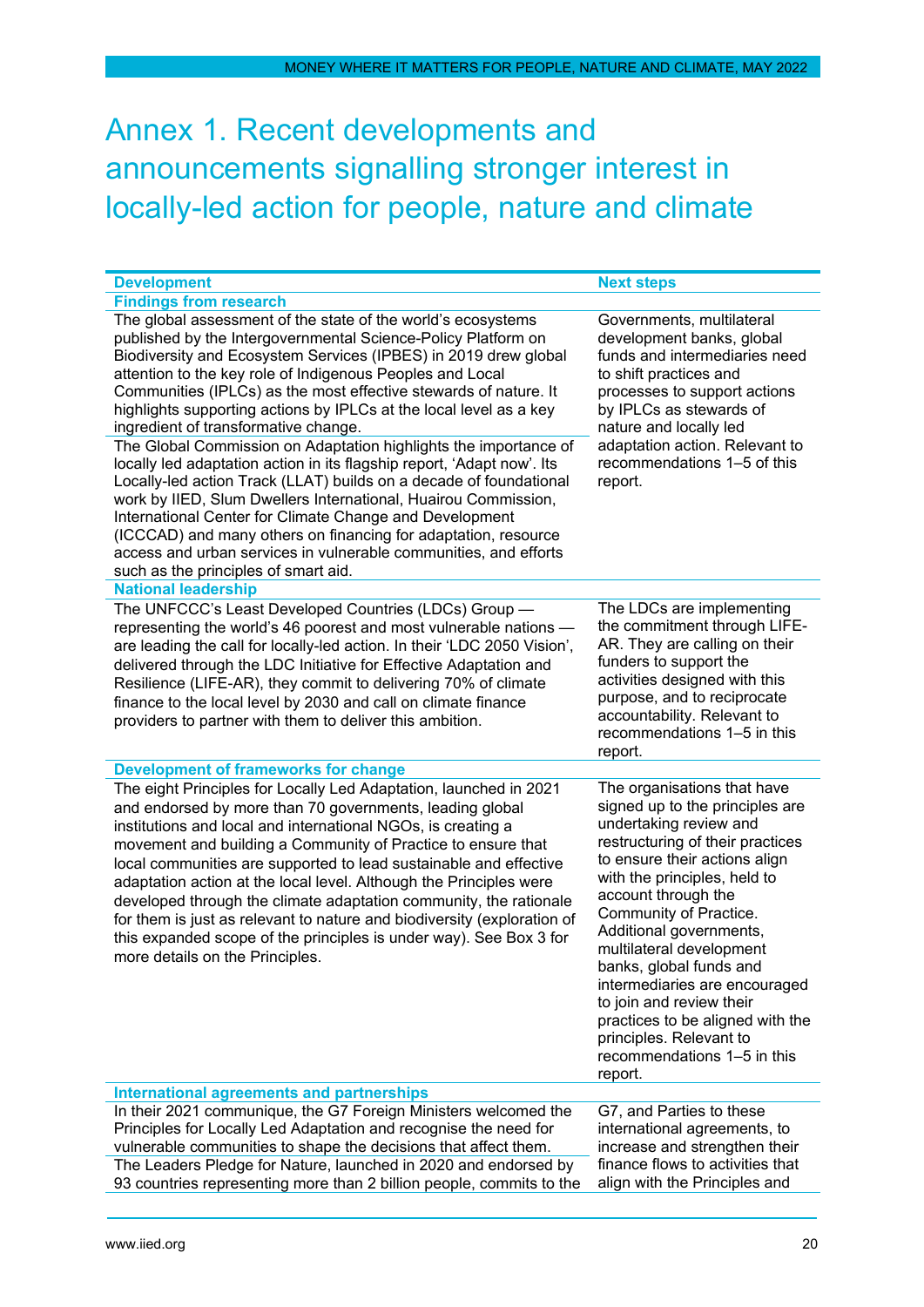| full and effective participation of IPLCs in decision making and<br>recognition of their rights. It also commits to engaging the whole of<br>society, including local communities and local governments and<br>authorities among others, in the design and implementation of<br>policy to fight ecosystem degradation, biodiversity loss and climate<br>change. It could be clearer on the need to support locally-led action.<br>The Kunming Declaration, signed by leaders at COP15 Part 1 in<br>October 2021, commits to enabling the full and effective<br>participation of IPLCs and local governments and authorities,<br>among others, in the implementation of the post-2020 Global<br>Biodiversity Framework. It could be clearer on the need to support<br>locally-led action.                                                                                                                                                                                                                            | other frameworks that are<br>supporting locally-led action.<br>Relevant to recommendations<br>1-5 in this report.                                                                                   |
|---------------------------------------------------------------------------------------------------------------------------------------------------------------------------------------------------------------------------------------------------------------------------------------------------------------------------------------------------------------------------------------------------------------------------------------------------------------------------------------------------------------------------------------------------------------------------------------------------------------------------------------------------------------------------------------------------------------------------------------------------------------------------------------------------------------------------------------------------------------------------------------------------------------------------------------------------------------------------------------------------------------------|-----------------------------------------------------------------------------------------------------------------------------------------------------------------------------------------------------|
| The Edinburgh Declaration on the post-2020 Global Biodiversity<br>Framework was launched in 2020 and endorsed by more than 200<br>subnational governments, cities and local authorities. It recognises<br>the need to develop effective policy, governance and financing<br>solutions at all levels of government and to ensure vertical<br>integration across national, subnational, city and local levels to<br>effect transformative change. It also recognises the vital role that<br>Indigenous Peoples and local communities, women and youth, non-<br>governmental organisations, and wider society, play in decision<br>making and in taking action at subnational, city and local levels.<br>Also that there should be a fully collaborative approach to ensure<br>active participation of these groups.<br>A key outcome from the Post-2020 Partnership discussions at the                                                                                                                                |                                                                                                                                                                                                     |
| <b>IUCN World Conservation Congress in September 2021 reinforced</b><br>that many solutions for the nature crisis exist within IPLCs and that<br>supporting and enabling these solutions at the local level is critical<br>for delivering the Global Biodiversity Framework.<br>The Post-2020 Global Biodiversity Framework, due to be adopted<br>at the second part of the UN CBD COP15, includes among its<br>targets an ambition to protect 30% of land and 30% of oceans by<br>2030 (known as the '30x30' target). There is increasing recognition<br>within CBD discussions that locally-led action is critical to achieving<br>this target and the goals of the GBF. The second Local Biodiversity<br>Outlook report publication of the CBD argues that future global<br>biodiversity goals must recognise the vital contributions made by<br>Indigenous Peoples and local communities in protecting the<br>biological and cultural diversity we all depend on.<br><b>International financing commitments</b> |                                                                                                                                                                                                     |
| At COP26 in November 2021, global leaders and funders mobilised<br>more than US\$450 million for efforts specifically targeted at<br>implementing locally led approaches to building climate resilience.<br>These efforts include the Financing Locally Led Climate Action<br>(FLLoCA) programme in Kenya, the Community Resilience<br>Partnership Program (CRPP), the LDC Initiative for Effective<br>Adaptation and Resilience (LIFE-AR) and the Taskforce on Access<br>to Climate Finance.                                                                                                                                                                                                                                                                                                                                                                                                                                                                                                                       | Governments, multilateral<br>development banks, global<br>funds and intermediaries to:<br>learn from the experiences<br>of these initiatives<br>seek to support similarly<br>structured initiatives |
| The Grand Bargain, launched in 2016 between some of the largest<br>donors and providers of humanitarian aid, commits to get more<br>means into the hands of people in need and to improve the<br>effectiveness and efficiency of humanitarian action.<br>Nine philanthropic foundations have collectively pledged \$5bn to<br>meet the 30X30 target in the Protecting Our Planet Challenge. This<br>is the biggest ever private finance donation to conservation and<br>includes a specific focus on support to, and action in direct<br>collaboration with, IPLCs.                                                                                                                                                                                                                                                                                                                                                                                                                                                 | Relevant to recommendations<br>1–5 in this report.                                                                                                                                                  |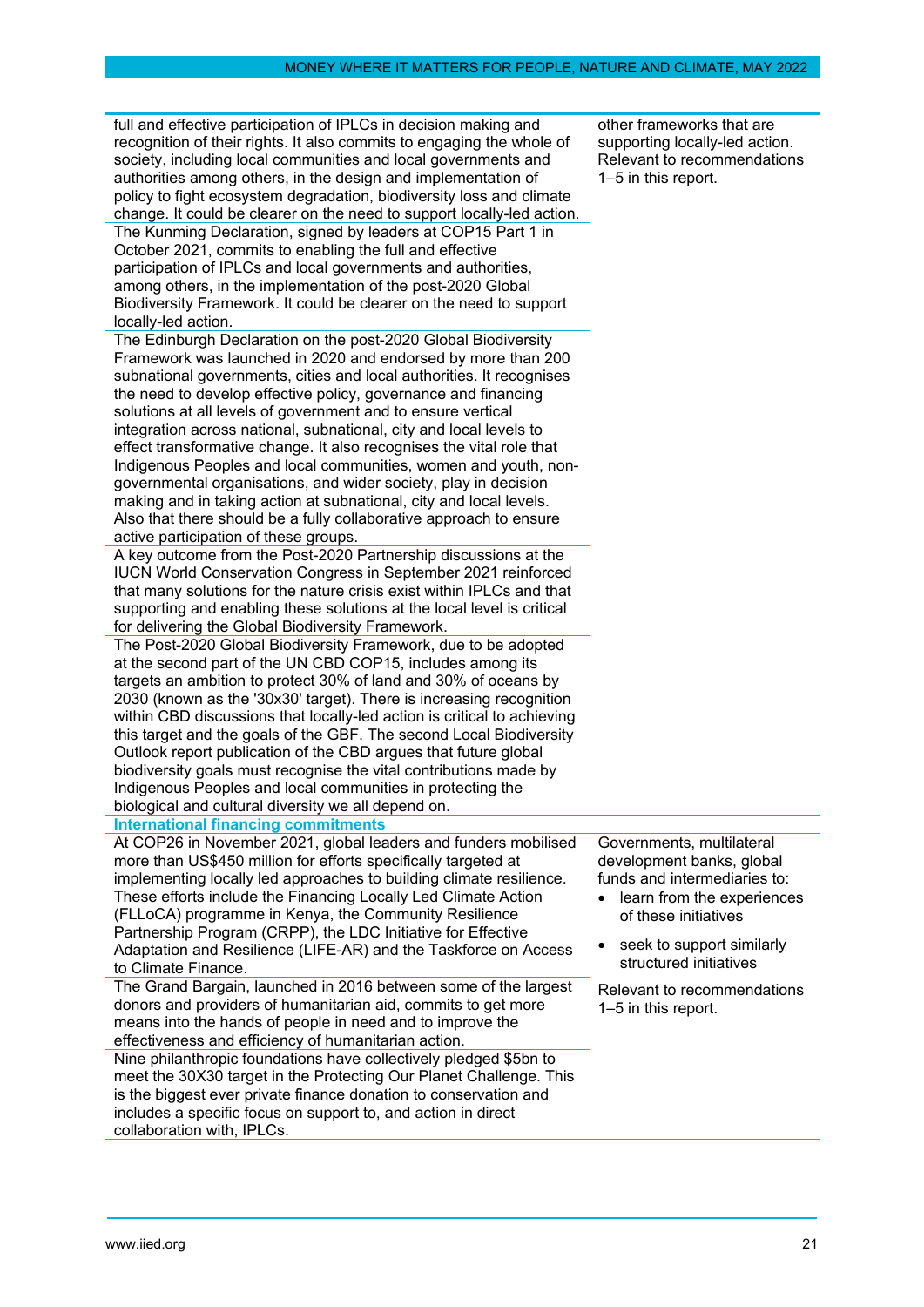# <span id="page-22-0"></span>**Notes**

<sup>1</sup> International intermediaries control most resources: most climate and development finance flows through layers of intermediation, reducing the amount, speed and flexibility of funds that reach delivery partners on the ground. The Green Climate Fund (GCF) channels 87% of its portfolio through international intermediaries, with the World Bank, UN Environment Programme, UN Development Programme, Asian Development Bank, and Food and Agriculture Organization managing 72% of its active proposals (from pubs.iied.org/17736iied).

<sup>2</sup> The preamble of the Stockholm Declaration recognises that 'Local and national governments will bear the greatest burden for large-scale environmental policy and action within their jurisdictions', and that 'International co-operation is also needed to raise resources to support the developing countries in carrying out their responsibilities in this field.' There was also growing awareness of the role of local actors in delivering environment and development outcomes — recommendation 102j on Development and Environment states that 'Emphasis should be placed on techniques promoting the use of local labour and utilizing local materials and local expertise in environmental management'. See: <http://www.un-documents.net/aconf48-14r1.pdf>

<sup>3</sup> Soanes, M, Shakya, C, Barrett, S, Steinbach, D, Nisi, N, Smith, B and Murdoch, J (2021) Follow the money: tracking Least Developed Countries' adaptation finance to the local level. IIED, London. pubs.iied.org/20326iied

<sup>4</sup> Soanes, M, Rai, N, Steele, P, Shakya, C and MacGregor, J (2017) Delivering real change: getting international climate finance to the local level. IIED, London. pubs.iied.org/10178iied

<sup>5</sup> For example, the Glasgow Climate Pact provides special recognition of 'the important role of indigenous peoples, local communities and civil society, including youth and children, in addressing and responding to climate change, and highlighting the urgent need for multilevel and cooperative action'. See:<https://unfccc.int/documents/310475>

 $6$  Hou-Jones, X, Roe, D and Holland, E (2021) Nature-based Solutions in Action: Lessons from the Frontline. Bond, London. pubs.iied.org/20451g

<sup>7</sup> Soanes, M, Bahadur, A, Shakya, C, Smith, B, Patel, S, Rumbaitis del Rio, C, Coger, T, Dinshaw, A, Patel, S, Huq, S, Musa, M, Rahman, F, Gupta, S, Dolcemascolo, G and Mann, T (2021) Principles for locally led adaptation: A call to action. IIED, London. pubs.iied.org/10211iied

<sup>8</sup> Franks, P and Booker, F (2022) Equity in conservation – what, why and how? IUCN, Switzerland. [http://www.iucn.org/sites/dev/files/media-uploads/2022/03/iucn\\_wcpa\\_technical\\_note\\_series\\_no.\\_7.pdf](http://www.iucn.org/sites/dev/files/media-uploads/2022/03/iucn_wcpa_technical_note_series_no._7.pdf)

<sup>9</sup> LIFE-AR (2019) Delivering our climate-resilient future: lessons from a global evidence review. <http://www.ldc-climate.org/wp-content/uploads/2017/12/LIFE-AR-Evidence-Review-English.pdf>

<sup>10</sup> Patel, S, Soanes, M, Rahman, M, Smith, B, Steinbach, D and Barrett, S (2021) Good climate finance guide: lessons for strengthening devolved climate finance. IIED, London. pubs.iied.org/10207iied

<sup>11</sup> GEF (8 April 2022) Countries pledge record support to the Global Environment Facility. Press release. [http://www.thegef.org/newsroom/press-releases/countries-pledge-record-support-global](http://www.thegef.org/newsroom/press-releases/countries-pledge-record-support-global-environment-facility)[environment-facility](http://www.thegef.org/newsroom/press-releases/countries-pledge-record-support-global-environment-facility)

<sup>12</sup> GEF, GEF Small Grants Programme. [http://www.thegef.org/what-we-do/topics/gef-small-grants](http://www.thegef.org/what-we-do/topics/gef-small-grants-programme)[programme](http://www.thegef.org/what-we-do/topics/gef-small-grants-programme)

<sup>13</sup> Colenbrander, S, Dodman, D and Mitlin, D (2017) Using climate finance to advance climate justice: the politics and practice of channelling resources to the local level. *Climate Policy* 18(7) 1–14.

<sup>14</sup> Ostrom, E (2014) A polycentric approach for coping with climate change. *Annuals of Economics and Finance* 15(1) 97–134.

<sup>15</sup> Uphoff, N (1986) Local institutional development: an analytical sourcebook, with cases. Kumarian Press, West Hartford, Connecticut, USA; Uphoff, N (1992) Local institutions and participation for sustainable development. Gatekeeper series. IIED, London.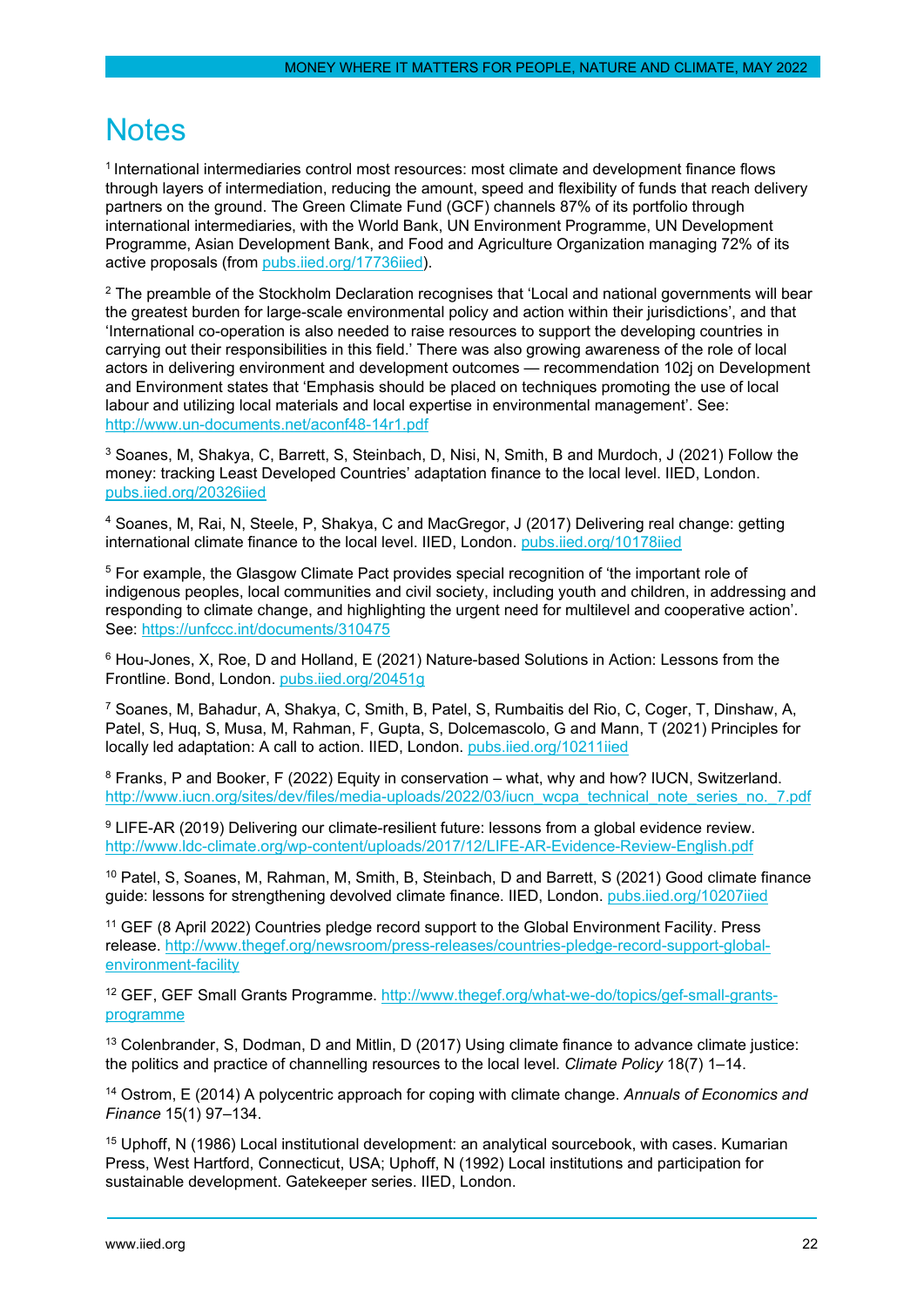<sup>16</sup> Chanza, N and De Wit, A (2016) Enhancing climate governance through indigenous knowledge: case in sustainability science. *South African Journal of Science* 112 1–7.

<sup>17</sup> Adaptation at Scale in Semi-Arid Regions (ASSAR), Gender is one of many social factors influencing responses to climate change.<http://www.assar.uct.ac.za/social-differences>

<sup>18</sup> Wong, S and Guggenheim, S (2018) Community-Driven Development: Myths and Realities. *World Bank Policy Research Working Paper* No. 8435[. https://papers.ssrn.com/sol3/papers.](https://papers.ssrn.com/sol3/papers.%20cfm?abstract_id=3176323)  [cfm?abstract\\_id=3176323](https://papers.ssrn.com/sol3/papers.%20cfm?abstract_id=3176323)

<sup>19</sup> Steele, P, Rai, N, Walnycki, A and Nhantumbo, I (2015) Delivering climate and development finance to the poorest: intermediaries that 'leave no-one behind'. IIED, London. pubs.iied.org/17317IIED

 $20$  Roe, D, Nelson, F and Sandbrook, S (2009) Community management of natural resources in Africa: Impacts, experiences and future directions. Natural Resource Issues No. 18. IIED, London. pubs.iied.org/17503iied

<sup>21</sup> Cooney, R, Roe, D, Dublin, H and Booker, F (2018) Wild Life, Wild Livelihoods: Involving communities in sustainable wildlife management and combating illegal wildlife trade. United Nations Environment Programme, Nairobi, Kenya.

[https://wedocs.unep.org/bitstream/handle/20.500.11822/22864/WLWL\\_Report\\_web.pdf](https://wedocs.unep.org/bitstream/handle/20.500.11822/22864/WLWL_Report_web.pdf)

<sup>22</sup> DCF Alliance (2019) The Devolved Climate Finance mechanisms: principles, implementations and lessons from four semi-arid countries. pubs.iied.org/G04424

 $23$  Faguet, J-P and Poschl, C (2015) Is decentralization good for development? Perspectives from academics and policy makers. Oxford University Press.<http://eprints.lse.ac.uk/63178/>

 $24$  Tanner, T, Surminski, S, Wilkinson, E, Reid, R, Rentschler, J and Rajput, S (2015) The triple dividend of resilience. ODI, London and The World Bank, Washington DC.

[http://www.gfdrr.org/sites/default/files/publication/The\\_Triple\\_Dividend\\_of\\_Resilience.pdf;](http://www.gfdrr.org/sites/default/files/publication/The_Triple_Dividend_of_Resilience.pdf) Yaron, G, Khynn, W and Wilson,D (2017) Resilience dividends of community-level interventions: evidence from Myanmar. Itad.

[https://themimu.info/sites/themimu.info/files/documents/Resilience\\_Programme\\_Cost\\_Benefit\\_Aanlysis](https://themimu.info/sites/themimu.info/files/documents/Resilience_Programme_Cost_Benefit_Aanlysis_ADB_ENG.pdf) ADB\_ENG.pdf

<sup>25</sup> Hughes, O, Roe, D, Thomas, DHL, Kabihogo, B, Kimani Kuria, D, Imbayi Ligare, J, Nyiratuza, M and Amooti, TJ (2014) Getting it together: how some local organisations in East Africa have succeeded in linking conservation and development. IIED, London. pubs.iied.org/17516iied

<sup>26</sup> Roe, D, Thomas, DHL, Hughes, O, Nyiratuza, M, Kimani Kuria, D, Imbayi Ligare, J, Kabihogo, B and Amooti, TJ (2012) Eight ways to unleash the potential of local organisations. IIED, London. pubs.iied.org/17138iied

 $27$  Nelson, F, Sulle, E and Roe, D (2016) Saving Africa's vanishing wildlife: how civil society can help turn the tide. IIED, London. pubs.iied.org/17368iied

<sup>28</sup> IPBES, Global Assessment Report on Biodiversity and Ecosystem Services. [https://ipbes.net/global](https://ipbes.net/global-assessment)**[assessment](https://ipbes.net/global-assessment)** 

 $29$  King, S (2014) Community-based adaptation in practice: a global overview of CARE International's practice of community-based adaptation (CBA) to climate change. CARE International. <https://careclimatechange.org/community-based-adaptation-in-practice/>

<sup>30</sup> Asian Development Bank (2019, unpublished) Community Resilience Partnership Program: supporting investments in resilience that reach scale while ensuring no one is left behind. Scoping study.

<sup>31</sup> Mfitumukiza, D, Roy, AS, Simane, B, Hammill, A, Rahman, MF and Huq, S (2020) Scaling local and community-based adaptation. Background paper. Global Commission on Adaptation, Rotterdam and Washington DC.<http://www.gca.org/globalcommission-on-adaptation/report/paper>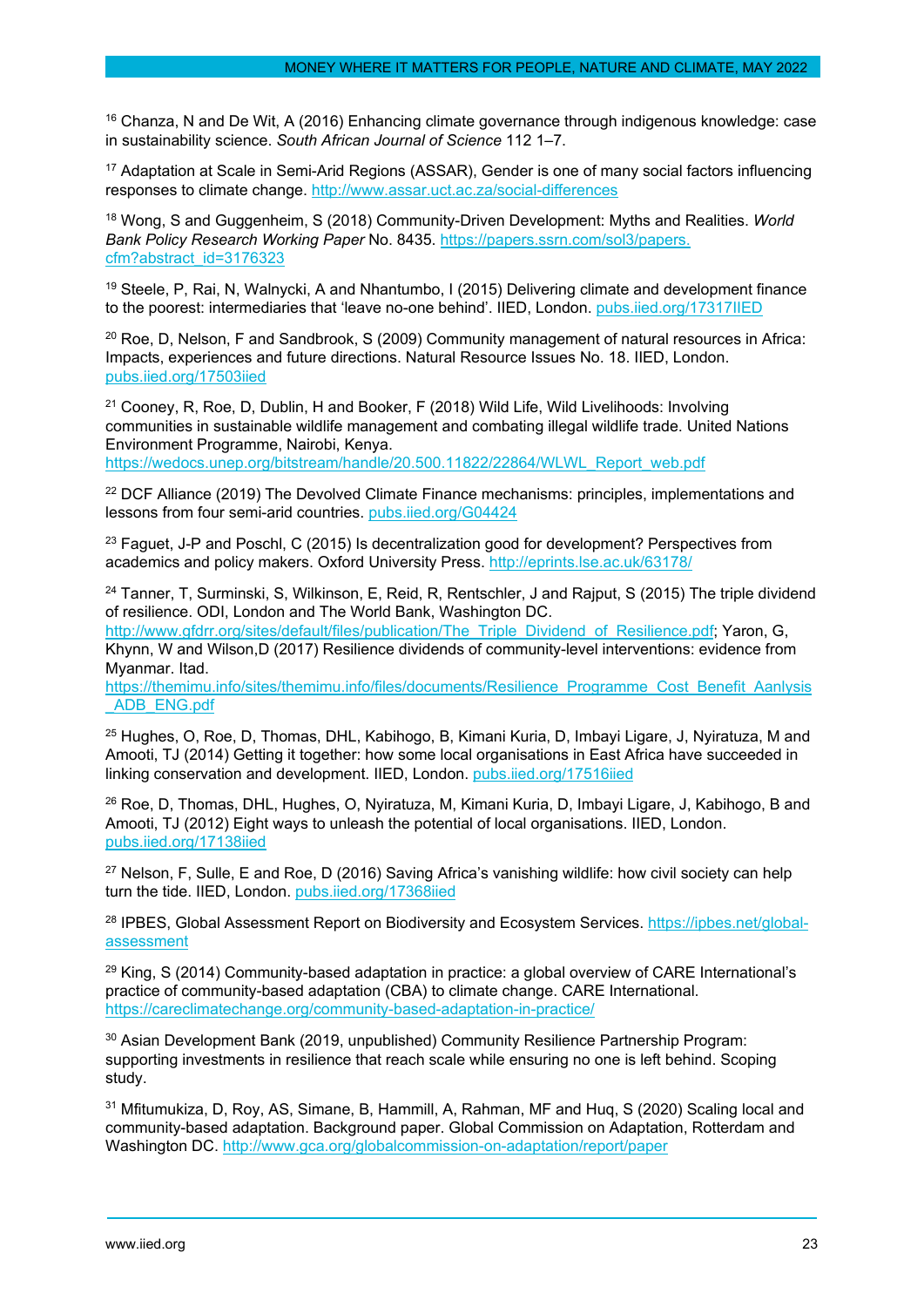<sup>32</sup> Forest Peoples Programme (2020) Local Biodiversity Outlooks 2: Summary conclusions and recommendations.<http://www.cbd.int/gbo/gbo5/publication/lbo-2-summary-en.pdf>

33 Nisi, N and Holland, E (10 March 2022) Only a fraction of international climate adaptation finance for least developed countries found to also support nature. [http://www.iied.org/only-fraction-international](http://www.iied.org/only-fraction-international-climate-adaptation-finance-for-least-developed-countries-found-also)[climate-adaptation-finance-for-least-developed-countries-found-also](http://www.iied.org/only-fraction-international-climate-adaptation-finance-for-least-developed-countries-found-also)

<sup>34</sup> Shakya,C, Smith, B, Soanes, M, Bharadwaj, R and Holland, E (2021) Access to climate finance: workshop report (theme 2). IIED, London. pubs.iied.org/10213iied

<sup>35</sup> Bwindi Mgahinga Conservation Trust (2016) Towards Sustainable Bio-diversity Conservation in Bwindi and Mgahinga National Parks South Western Uganda. [http://bwinditrust.org/docs/BMCT-](http://bwinditrust.org/docs/BMCT-Brochure-2016.pdf)[Brochure-2016.pdf](http://bwinditrust.org/docs/BMCT-Brochure-2016.pdf)

<sup>36</sup> Maliasili, Maasai Landscape Conservation Fund. Investing in community-based organizations to achieve lasting conservation in East Africa's iconic savannah landscapes.<http://www.maliasili.org/mlcf>

37 The Indigenous Peoples Tracker on GCF Projects.<https://iptracker.tebtebba.org/>

<sup>38</sup> IIED, Frontline Funds Accelerator: catalysing climate investment to the grassroots. <http://www.iied.org/frontline-funds-accelerator-catalysing-climate-investment-grassroots>